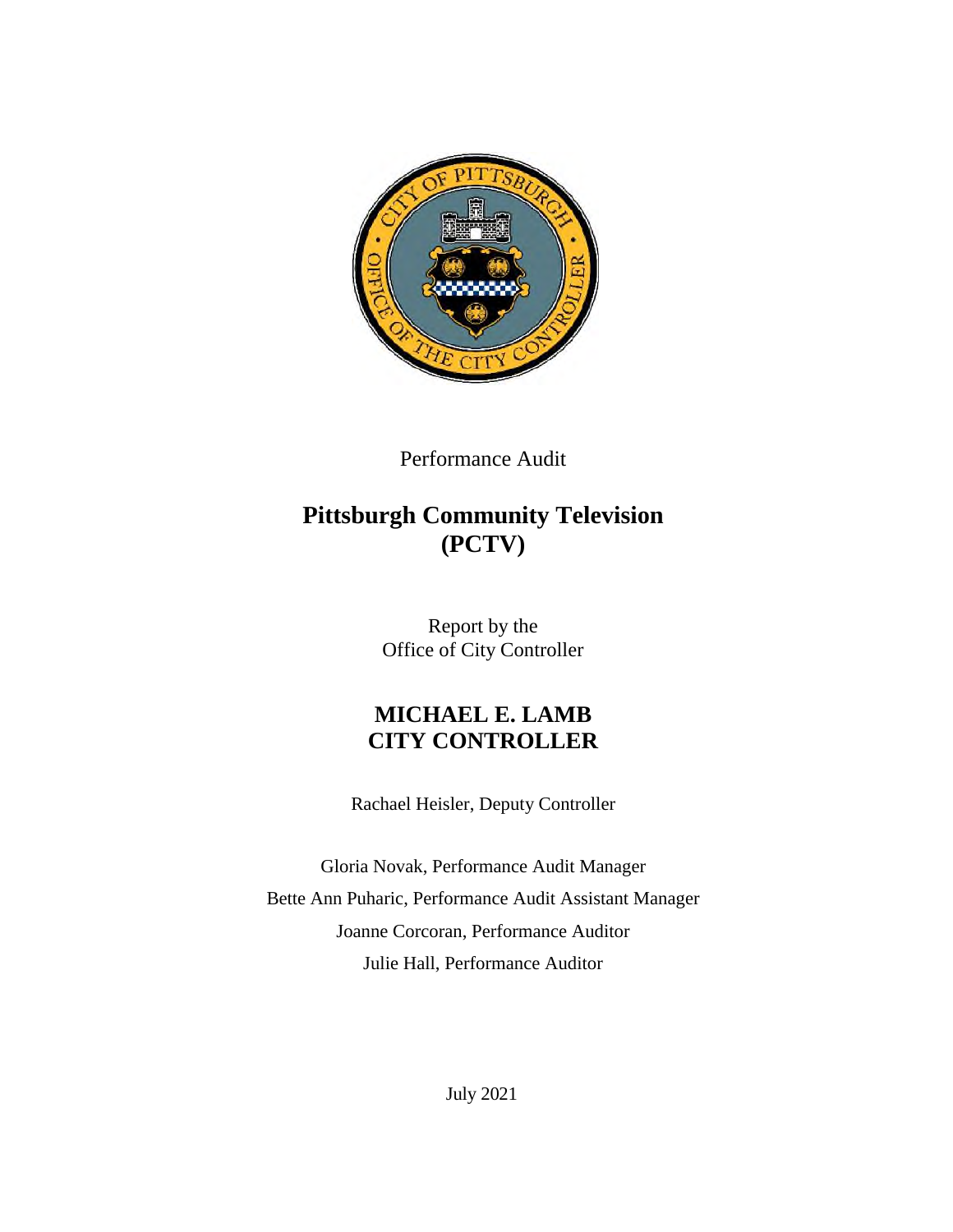# **TABLE OF CONTENTS**

| <b>FINDINGS AND RECOMMENDATIONS</b>                                    |  |
|------------------------------------------------------------------------|--|
|                                                                        |  |
|                                                                        |  |
|                                                                        |  |
|                                                                        |  |
|                                                                        |  |
|                                                                        |  |
|                                                                        |  |
|                                                                        |  |
|                                                                        |  |
|                                                                        |  |
|                                                                        |  |
|                                                                        |  |
| Class Fees, Enrollment and Other Non-Franchise Fee Contributions  15   |  |
|                                                                        |  |
|                                                                        |  |
|                                                                        |  |
| Non-Profits that have Participated with PCTV (referenced in TABLE 4)22 |  |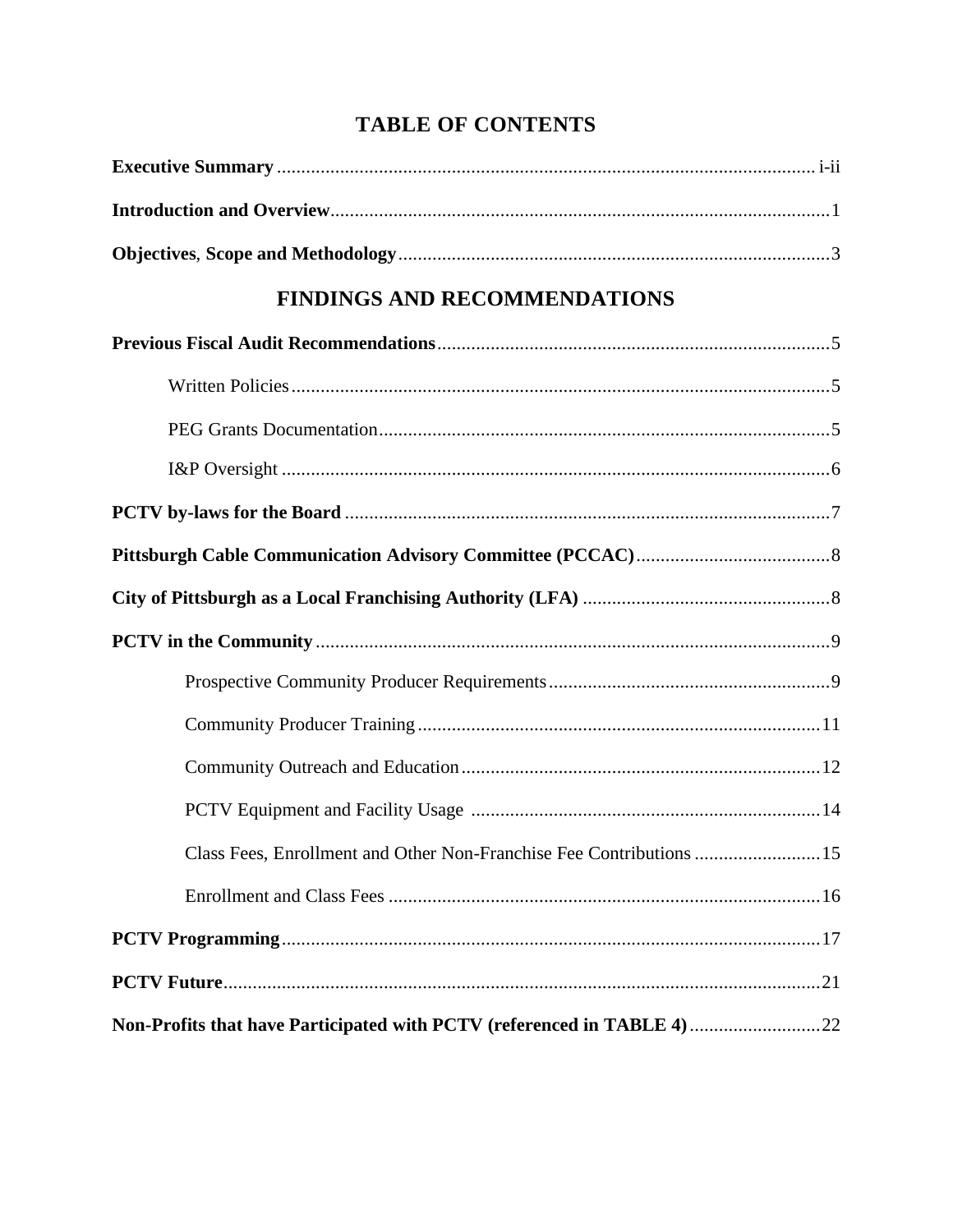# **TABLE OF CONTENTS (CONTINUED)**

# **TABLES**

| <b>Table 1:</b> Monies Received from Cable Companies as Annual PEG Grants and Remitted to   |  |
|---------------------------------------------------------------------------------------------|--|
|                                                                                             |  |
|                                                                                             |  |
|                                                                                             |  |
| Table 5: PCTV Equipment and Facility Usage For the years 2015-2019 15                       |  |
| <b>Table 6: PCTV</b> Income from Class Fees, Enrollment and Other Non-Franchise Fee         |  |
| <b>Table 7:</b> Enrollment and Class Fees Collected, Percentage Proportion of Other Revenue |  |
| Table 8: PCTV First-run Programming Overview by Provider 2015-2019 18                       |  |
| Table 9: PCTV First-run Hours Acquired from Other Sources From 2015-2019 Breakdown:         |  |

# **AUDITEE RESPONSE**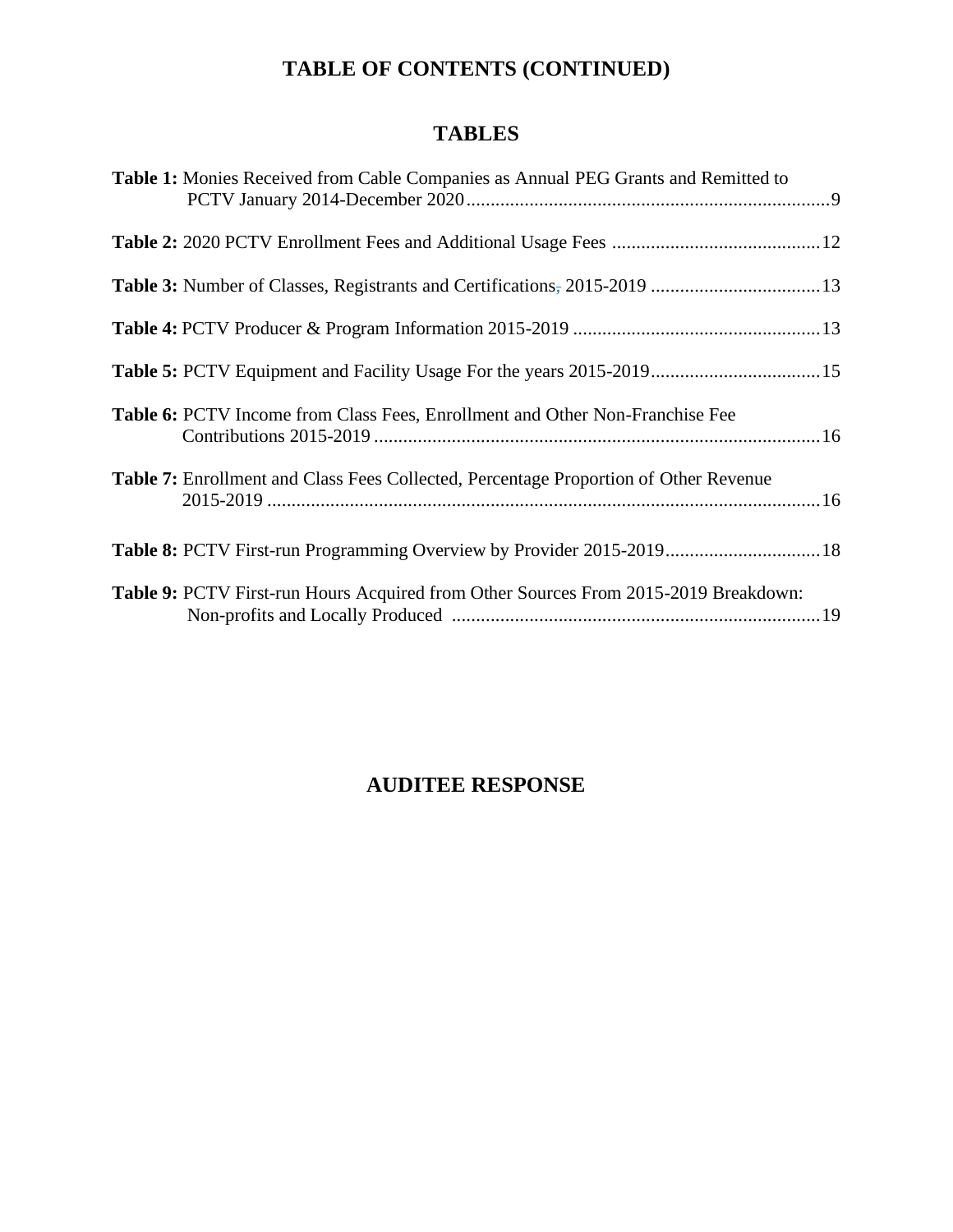

## CITY OF PITTSBURGH **OFFICE OF THE CITY CONTROLLER** Controller Michael E. Lamb

June 28, 2021

The Honorable William Peduto, Mayor of Pittsburgh and Members of Pittsburgh City Council

Dear Mayor Peduto and Members of City Council:

The Office of the City Controller is pleased to present this performance audit of **Pittsburgh Community Television (PCTV)**'s operations conducted pursuant to the Controller's powers under Section 404(b) of the Pittsburgh Home Rule Charter.

This audit reviews PCTV's policies, procedures, and practices, along with the various programming offered to the public. Also examined is the Department of Innovation and Performance's oversight of PCTV's contract. Our procedures were conducted in accordance with applicable government auditing standards and are limited to our objectives, scope, and methodology sections of this report.

## **EXECUTIVE SUMMARY**

Public access television started in Pittsburgh in 1981 and is one of the oldest public access media organizations in the country. By 1986, PCTV took over operations as an independent non-profit public organization that provides access to media broadcasting to members of the community. PCTV gives the community the ability to produce their own programming, not only to households throughout the Pittsburgh region, but also worldwide via internet streaming platforms.

PCTV's studios and offices are located on Pittsburgh's North Side at 1300 Western Avenue which houses two television studios, a classroom, an edit lab, a server/master control room, various offices, a prep room (green room), and an equipment room. In addition to the television studios, PCTV has portable cameras and editing computers available for community use. Before the public can use either the equipment or studios, they must be trained. Classes that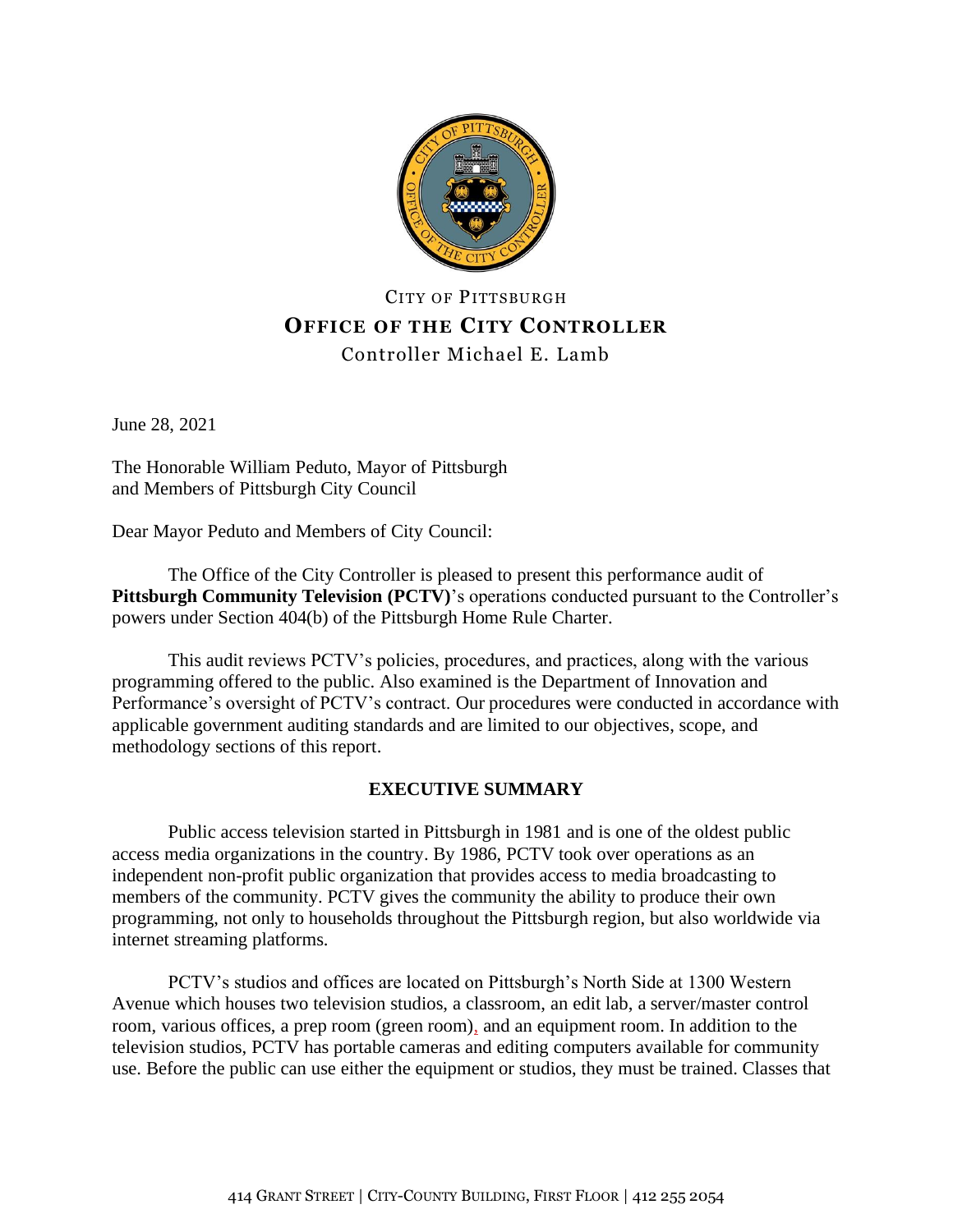teach the required skills are available at PCTV for a fee. PCTV is managed by a Board of Directors ranging from three to fifteen members.

Local franchising authorities (LFAs), mostly local governments, allow cable companies access to public property such as telephone poles and underground areas in exchange for financial and community benefits for the LFA, such as a small percentage of revenue, assurance of adequate service quality, and support for access channels. Support for access channels, popularly called PEG channels (Public, Educational, and Governmental) are elective benefits the LFA can negotiate for with cable companies. In the City of Pittsburgh, Verizon and Comcast are required to contribute to both a government access channel (City Channel) and to a public access channel (PCTV).

PCTV is supported by more than just PEG channel grants. From 2015 through 2019, other sources of revenue were between 12.1% and 15% of PCTV's overall budget. These other sources of income include foundation grants, special project income (income from PCTV hiring out its television production services, in-house production services, income from additional services such as DVD and tape duplication of PCTV programming), producer enrollment fees, production services or class fees, fundraising/special events, rental income from facilities rental, underwriting/sponsorship income, and in-kind donations. The auditors reported performance information on PCTV's equipment and facility usage found in their 2015-2019 annual reports.

In the five-year period examined, enrollment and class fee income ranged from 15% in 2017 to 28% in 2018 as part of PCTV's income from other sources. While increasing rates on community producers may seem attractive, it is hoped that alternative funding sources can be identified.

Our findings and recommendations are discussed in detail beginning on page 5. We believe our four recommendations will improve operation efficiency.

We would like to thank the PCTV staff for their cooperation and assistance during this audit.

Sincerely,

Michael James

Michael E. Lamb City Controller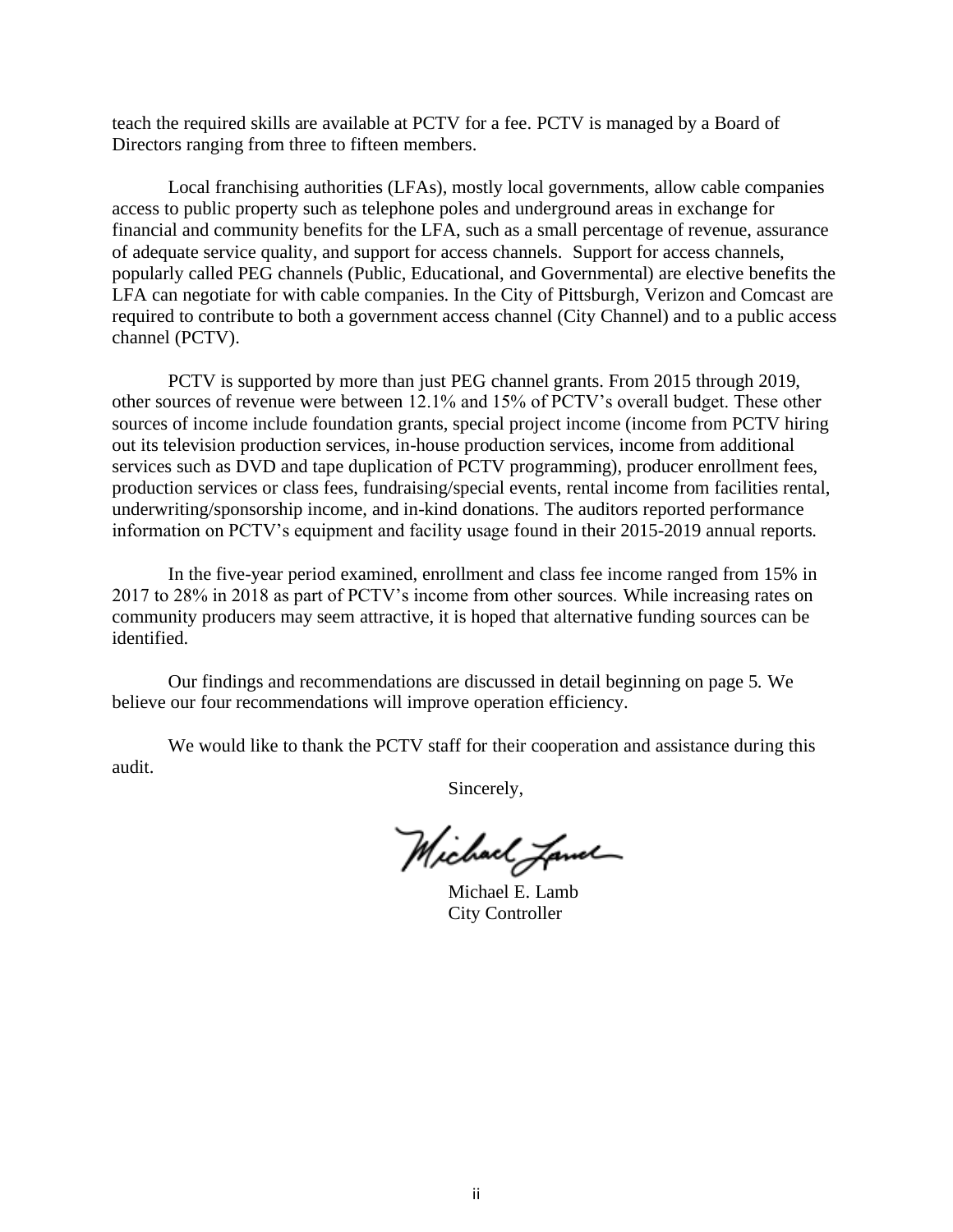## **INTRODUCTION**

This performance audit of the Pittsburgh Community Television (PCTV)'s operations was conducted pursuant to section 404(c) of the Pittsburgh Home Rule Charter. This audit reviews PCTV's policies, procedures, and practices, along with the various programming offered to the public. Also examined is the Department of Innovation and Performance's oversight of PCTV's contract. This is the City Controller's Office first performance audit of PCTV.

PCTV is a local, non-profit public media organization that provides access to media broadcasting to members of the community. PCTV gives the community the ability to produce their own programming, not only to households throughout the Pittsburgh region, but also worldwide via internet streaming platforms. PCTV's training and production tools allow individuals to broadcast their thoughts, ideas, and creativity around the world. PCTV has been in existence since 1986, making it one of the oldest public access media organizations in the country.

### **OVERVIEW\_\_\_\_\_\_\_\_\_\_\_\_\_\_\_\_\_\_\_\_\_\_\_\_\_\_\_\_\_\_\_\_\_\_\_\_\_\_\_\_\_\_\_\_\_\_\_\_\_\_\_\_\_\_\_**

Terrestrial television, also known as broadcast television or analog television, is a type of broadcasting transmitted by radio waves. The television signal is sent from a terrestrial transmitter to TV receivers with an antenna. Terrestrial television broadcasts on channels with frequencies between 52 and 600 MHz in the VHF and UHF bands. Reception was generally limited to approximately 50 miles. The British Broadcasting Corporation began broadcasting television signals in 1929, but the picture quality was very poor. It was not until various technological advances were made after World War II that television began to become popular. Locally, WDTV-3, later becoming KDKA, began airing television programs in 1949, the first in the area.

Cable television began in the 1950s and depended on radio frequencies transmitted via coaxial cables or more recently fiber-optic cables. To receive cable television at a given location, cable distribution lines must be installed on local utility poles or underground utility lines. Local governments negotiate right-of-way use of public property and in exchange, cable operators will often be required to provide assurances regarding service quality and network build-out, support for institutional networks and access channels, and a small percentage of revenue generated by the cable operator. As a result, local governments can capture revenue and services from the cable companies, including the possibility of community access cable channels.

The first community access cable channel was broadcast in 1968 in Dale City, Virginia, by George Stoney, a documentary filmmaker. Mr. Stoney became interested in the possibilities this new media presented and helped to start the Alternate Media Center at New York University. This program trained many students who then went on to establish community access centers in their own areas throughout the country.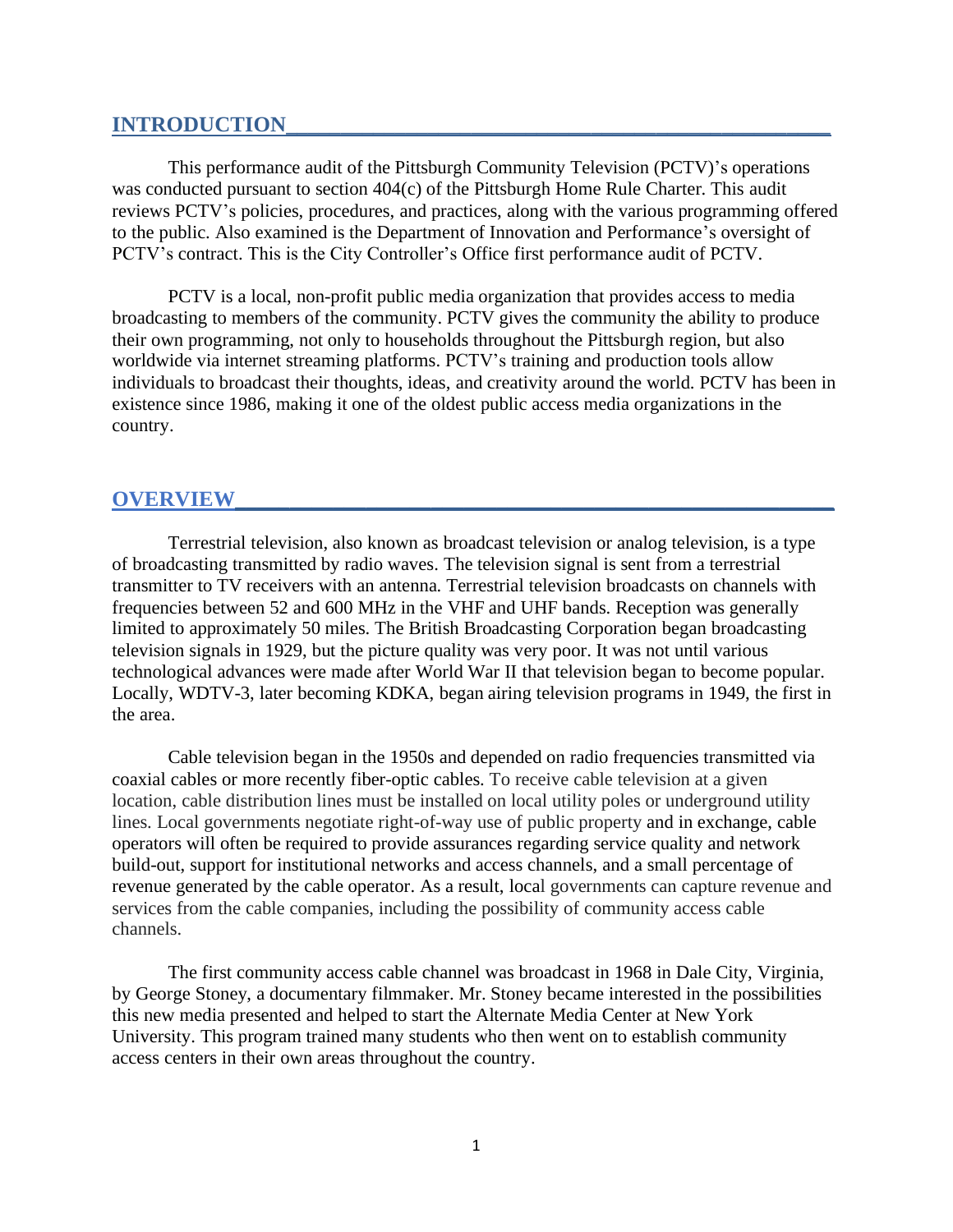As more cable companies began to seek local franchises, local franchising authorities (LFAs), mostly local governments, began to require these cable companies to set aside public, educational and government (PEG) access channels. PEG channels were codified by the FCC (Federal Communications Commission) and mandated under the Cable Communications Act of 1984, which is itself codified under 47 USC § 531. PEG channels consist of the following types:

1) Public access television - Non-commercial television where individuals or nonprofit organizations can produce television programming at minimal or no cost.

2) Educational access television - Channels reserved for educational purposes, either to enhance school curriculum or the airing of student-produced shows.

3) Government/Municipal access television - Governmental entities can televise public affairs programming alongside meetings and hearings.

4) Leased access - These channels are leased by entities and is most similar to commercial television.

The type of channel supported is left to the discretion of the LFA. In the City of Pittsburgh, cable companies are required to contribute to both a government access channel (City Channel) and to a public access channel (PCTV). The City Channel is under the umbrella of the Department of Innovation & Performance (I&P) which manages the channel itself and enforces the franchise agreements with the city's cable companies, Comcast and Verizon. As the government access channel, City Channel broadcasts Council meetings, public hearings, and announcements of interest to the community. The use of City Channel is restricted to City of Pittsburgh's elected officials and the City's departments and agencies.

Public access television started in Pittsburgh in 1981. By 1986, PCTV took over operations as an independent non-profit organization. PCTV's studios and offices are located on Pittsburgh's North Side at 1300 Western Avenue which houses two television studios, a classroom, an edit lab, a server/master control room, various offices, a prep room (green room), and an equipment room. In addition to the television studios, PCTV has portable cameras and editing computers available for community use. Before the public can use either the equipment or studios, they must be trained. Classes that teach the required skills are available at PCTV. The hours of operation are Monday through Friday 9am-8pm and two Saturdays every month. An appointment must be scheduled to complete a media program production by contacting PCTV at 412-322-7570. PCTV is staffed with 8 people, an Executive Director, an Assistant Director/Programming Director, a Director of Community Relations, a Director of Community Production, an Administration Manager, two Production Technicians, and an Instructor.

PCTV has served thousands of Pittsburgh residents and non-profits. Public access media provides the community it serves the ability to use media production tools and the resources to broadcast their thoughts, ideas, and creativity to households throughout Pittsburgh and the world. PCTV operates 24 hours per day, 7 days per week on various platforms: Comcast channel 21 and Verizon channel 47 in the City of Pittsburgh, on PCTV's [website,](https://www.pctv21.org/watch-live) Facebook Live, and the following streaming services: Apple TV, Roku, Fire TV, and [YouTube.](https://www.youtube.com/user/PCTV21/featured)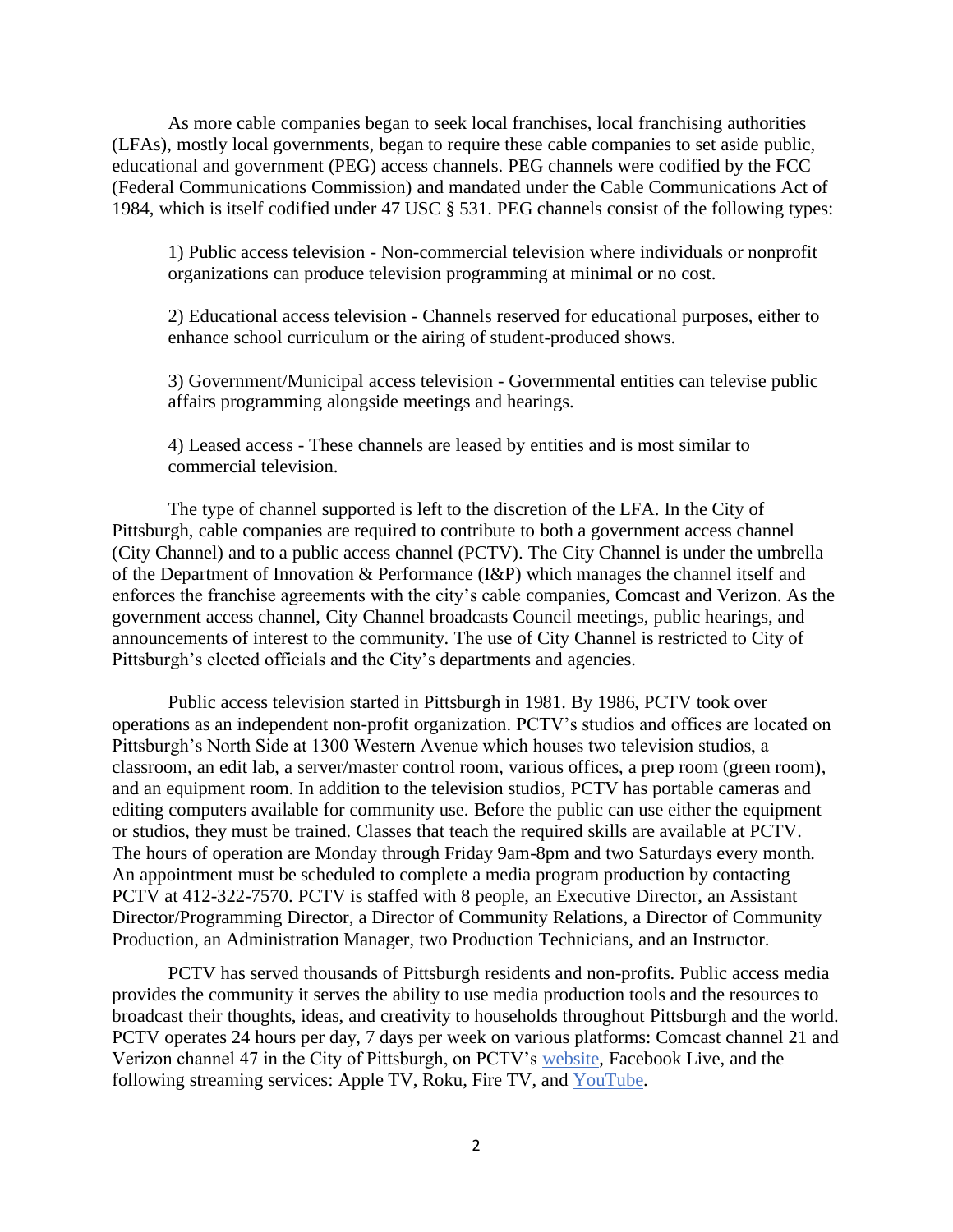## **OBJECTIVES\_\_\_\_\_\_\_\_\_\_\_\_\_\_\_\_\_\_\_\_\_\_\_\_\_\_\_\_\_\_\_\_\_\_\_\_\_\_\_\_\_\_\_\_\_\_\_\_\_\_\_\_\_\_**

- 1. To assess PCTV's policies, procedures, and practices
- 2. To examine the progress the City and PCTV have made with previous Controller's Office 2019 fiscal audit recommendations
- 3. To examine training, community participation and future direction
- 4. To report PCTV's funding sources
- 5. To examine the contracts the City has with PCTV and to analyze the compliance with the terms of these contracts
- 6. To investigate PCTV's compliance with making Board of Directors appointments
- 7. To make recommendations for improvement

## **SCOPE\_\_\_\_\_\_\_\_\_\_\_\_\_\_\_\_\_\_\_\_\_\_\_\_\_\_\_\_\_\_\_\_\_\_\_\_\_\_\_\_\_\_\_\_\_\_\_\_\_\_\_\_\_\_\_\_\_\_\_\_**

The scope of this performance audit is January 1, 2013 to June 30, 2020.

## **METHODOLOGY\_\_\_\_\_\_\_\_\_\_\_\_\_\_\_\_\_\_\_\_\_\_\_\_\_\_\_\_\_\_\_\_\_\_\_\_\_\_\_\_\_\_\_\_\_\_\_\_\_\_**

Auditors interviewed administrators of PCTV and toured the facilities located on Pittsburgh's North Side and continued to consult with them throughout the audit process.

Auditors reviewed and compared independent audits of PCTV from 2016-2018 by Tyler Collier Associates, LLC; PCTV budgets from 2016 to 2018; PCTV's capital plans from 2013 to 2019; and PCTV's annual reports for the years 2015-2019.

The City of Pittsburgh's Department of Innovation & Performance director was contacted for updates as to the status of recommendations from Controller's Office fiscal audits entitled [Department of Innovation & Performance Verizon Franchise Trust Fund](https://apps.pittsburghpa.gov/redtail/images/7610_Verizon_Franchise_TF-Fiscal_Audit_Report_10.24.2019.pdf) (VFTF) and [Department of Innovation & Performance Comcast Franchise Trust Fund \(CFTF\)](https://apps.pittsburghpa.gov/redtail/images/7611_Comcast_Franchise_TF-Fiscal_Audit_Report_10.24.2019.pdf)*.*

Auditors researched the history of PEG channels and the ongoing challenges from the FCC.

The PCTV handbook was reviewed to learn about the requirements to become a community producer, costs of the training for city and Allegheny County residents.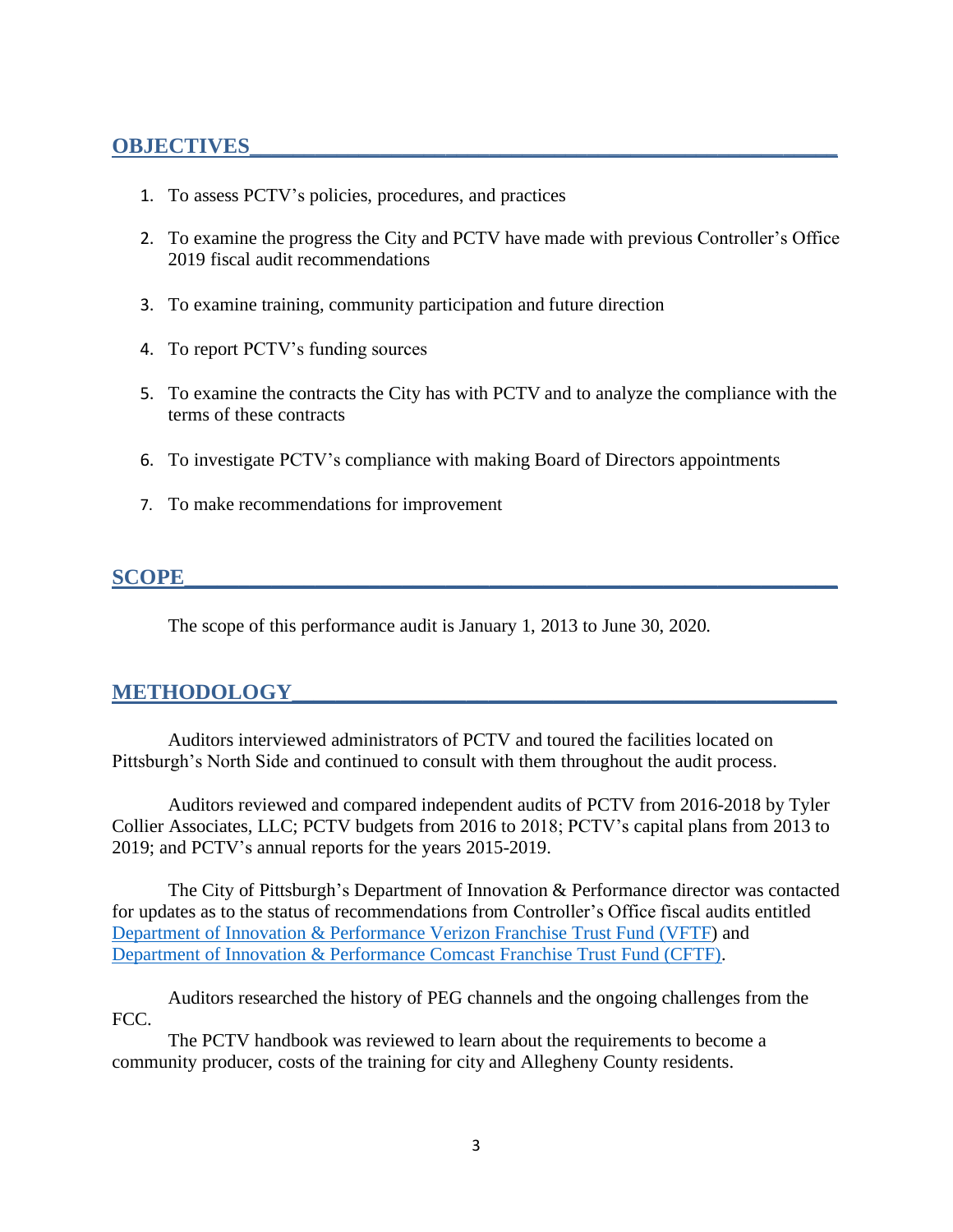The auditors researched the requirements and responsibilities of community producers in other metropolitan areas and compared them to the existing practices of PCTV.

Auditors reviewed the Cable Franchise Agreements between the City of Pittsburgh, Verizon and Comcast, and the Agreement for Services between the City of Pittsburgh and Pittsburgh Community Television, Inc.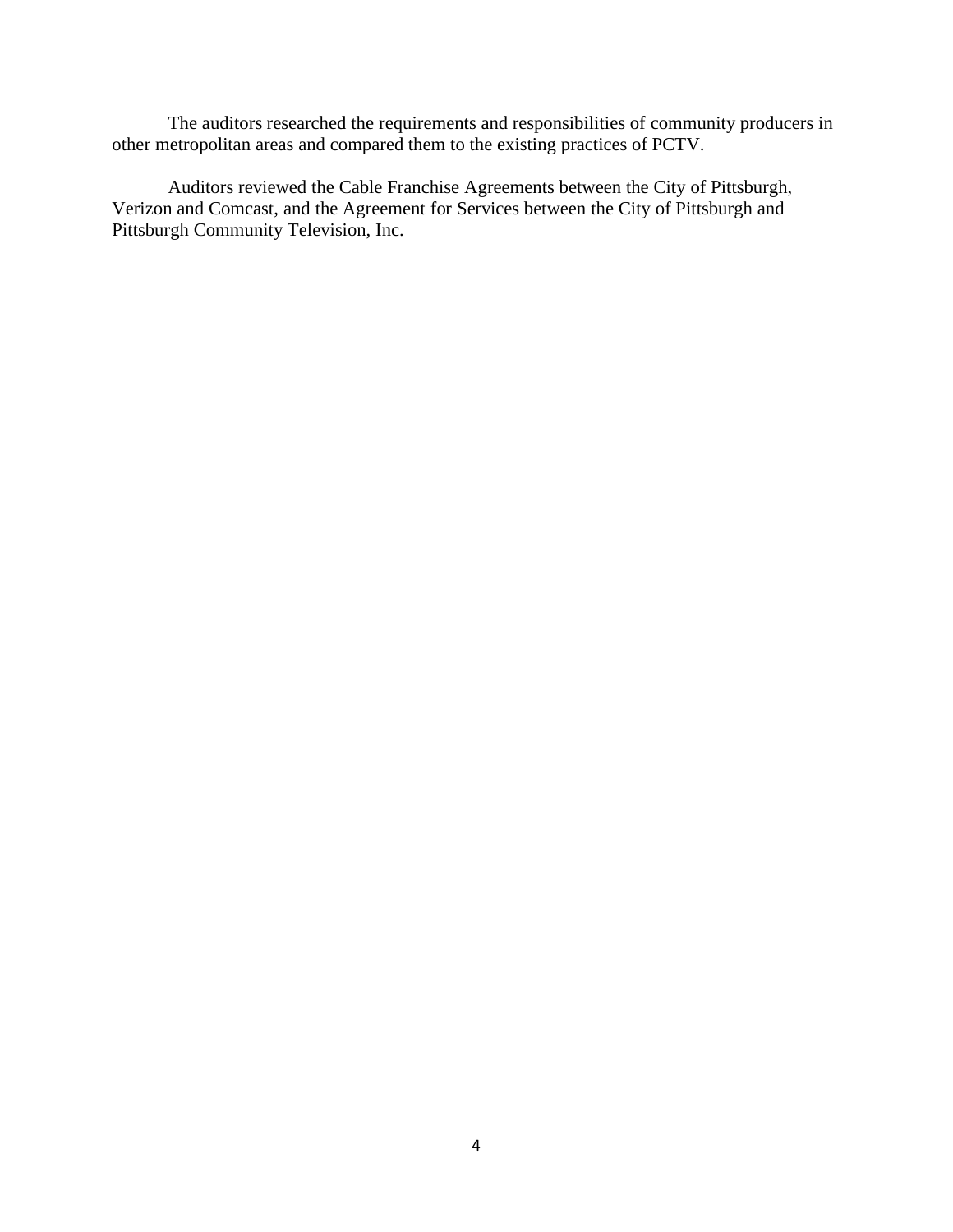## **FINDINGS AND RECOMMENDATIONS\_\_\_\_\_\_\_\_\_\_\_\_\_\_\_\_\_\_\_\_\_\_\_\_\_\_\_\_\_**

#### **Previous Fiscal Audit Recommendations**

The Controller's Office completed a fiscal audit of the *Department of Innovation & Performance's Comcast Franchise Trust Fund* in October 2019. In Resolution 432 of 2010 and 639 of 2013, the City established the trust fund and the PEG grant payment schedule. I&P has used these resolutions as policy in the administration of the fund. However, it was noted in this Controller's audit that not having policies and procedures in writing weakened internal controls, which increased potential risk.

The following italicized paragraphs are from the 2019 City Controller's Fiscal Audit and I&P's original responses to the recommendations. The updates are I&P's response as to the 2020 status of each recommendation.

#### Written Policies

*Recommendation: Develop written policies and procedures to include duties and responsibilities for administration of the fund, thereby ensuring consistency in the processing of PEG Grant funds.*

*Auditee's Response: Accept. I&P will develop written policies and procedures to include duties and responsibilities for administration of the fund, thereby ensuring consistency in the processing of PEG Grant funds.*

**Update**: Response from I&P indicates that recommendation has not yet been implemented. The agreement with PCTV has recently been extended for another year pending the negotiation of the new franchise agreement. The franchise agreements with Verizon and Comcast have been extended until March 31, 2021, in order to provide a negotiating period.

#### PEG Grants Documentation

This audit also found that I&P was unable to provide documentation from Comcast supporting the basis of computation of annual PEG grants. This documentation is required to accompany all payments to PCTV, and according to PCTV, this documentation has been missing for some time. In 2018, the City entered into an agreement with MuniServices, a Fresno-based company which partners with local governments to boost revenue. This contract provided for the provision of audit services to examine applicable franchise and telecommunications Public Right of Way agreements. MuniServices received a contingency fee of 28% of all new revenue collected as a result of the audits. MuniServices found that between January 1, 2013 through December 31, 2017 the City was underpaid \$97,837 due to Comcast's incorrect internal calculations. The City did receive this money in 2019, a net amount of \$70,442.64. The lack of transparency and good stewardship in this respect can put the operations of City Channel and PCTV in jeopardy.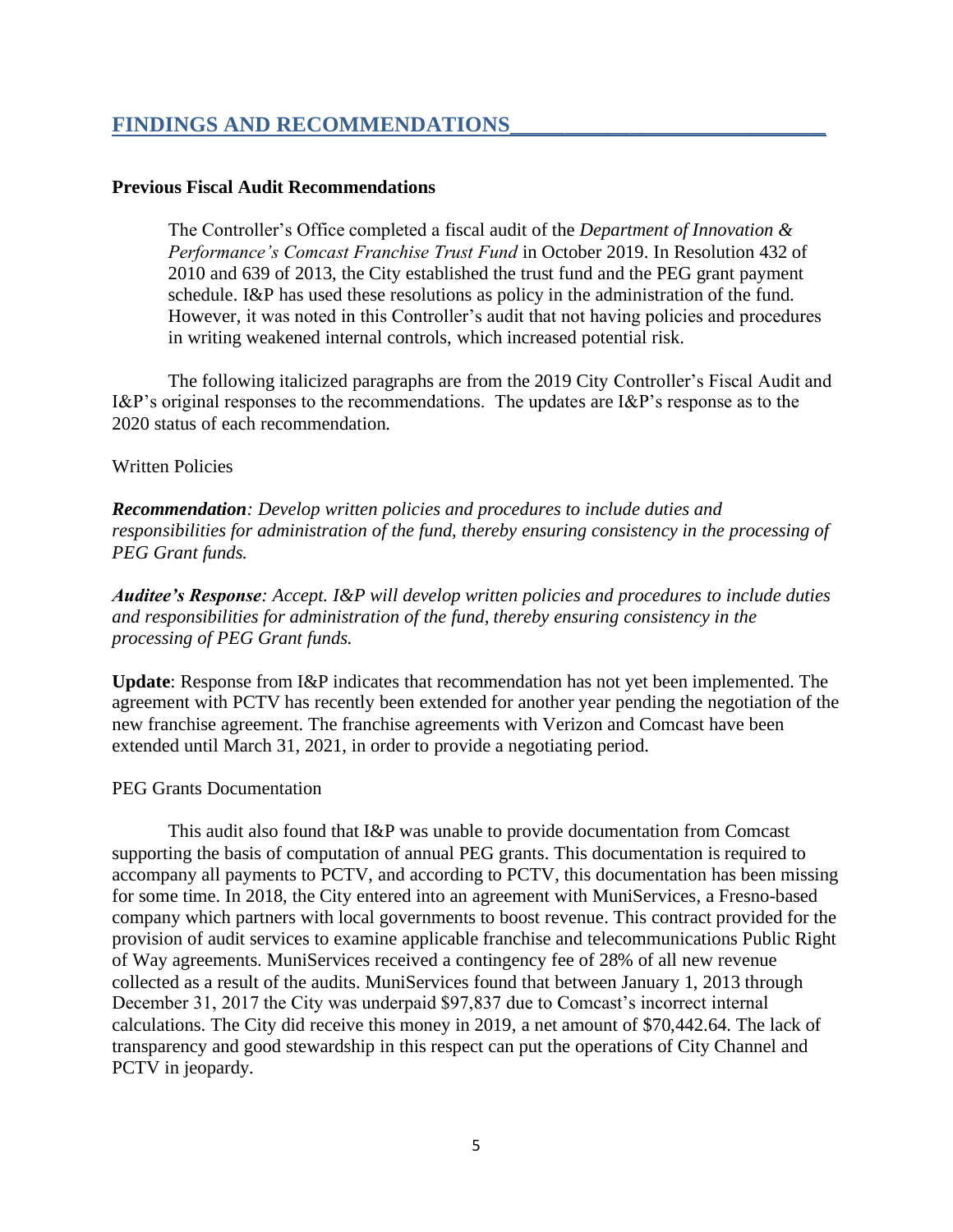*Recommendation: The Department must issue and retain supporting documentation supporting the basis of computation of annual PEG Grants, which is required to accompany payments to PCTV as cited in the Comcast Franchise Agreement and the PCTV Agreement.*

*Auditee's Response: Accept. I&P will issue and retain supporting documentation showing the basis of computation for Annal PEG Grants to ensure amounts received/issued were properly derived with contractual obligations of said agreements.*

**Update**: Response from I&P indicates that recommendation has not yet been implemented. The agreement with PCTV has recently been extended for another year pending the negotiation of the new franchise agreement. The franchise agreements with Verizon and Comcast have been extended until March 31, 2021, in order to provide a negotiating period. PCTV contracts are contingent on franchise cable agreements. The longer franchise agreements are delayed, the longer the City of Pittsburgh is unable to secure additional funding for PCTV. However, the lack of documentation submitted showing the computation of PCTV's share of funding should not be hampered by the negotiation of future agreements. The controller's office urges I&P to begin submitting this paperwork, as per contract, to PCTV as soon as possible.

### I&P Oversight

As part of the original PCTV agreements, I&P is expected to provide oversight over PCTV operations. The Controller's Office fiscal auditors noted the lack of documentation maintained by I&P as well as a general lack of knowledge regarding their responsibilities regarding the PCTV Agreement. The PCTV Agreement also stipulates additional oversight by the Pittsburgh Cable Communication Advisory Committee (PCCAC), established as an advisory body to City Council.

*Recommendation: I&P should devote appropriate efforts regarding oversight of PCTV. This would include establishment of procedures for the review of PCTV's operational activity and subsequent reports regarding the evaluation thereof. In addition, an evaluation of whether PCTV's continuation as the City's public access administrator is warranted, needs to be conducted by I&P.*

*Auditee's Response: Accept. I&P will review the agreement with PCTV to ensure the City's interest is protected through increased oversight. The revised agreement should be in place by summer of 2020.*

**Update**: Response from I&P indicates that recommendation has not yet been implemented. The agreement with PCTV has recently been extended for another year pending the negotiation of the new franchise agreement. The franchise agreements with Verizon and Comcast have been extended until March 31, 2021, in order to provide a negotiating period.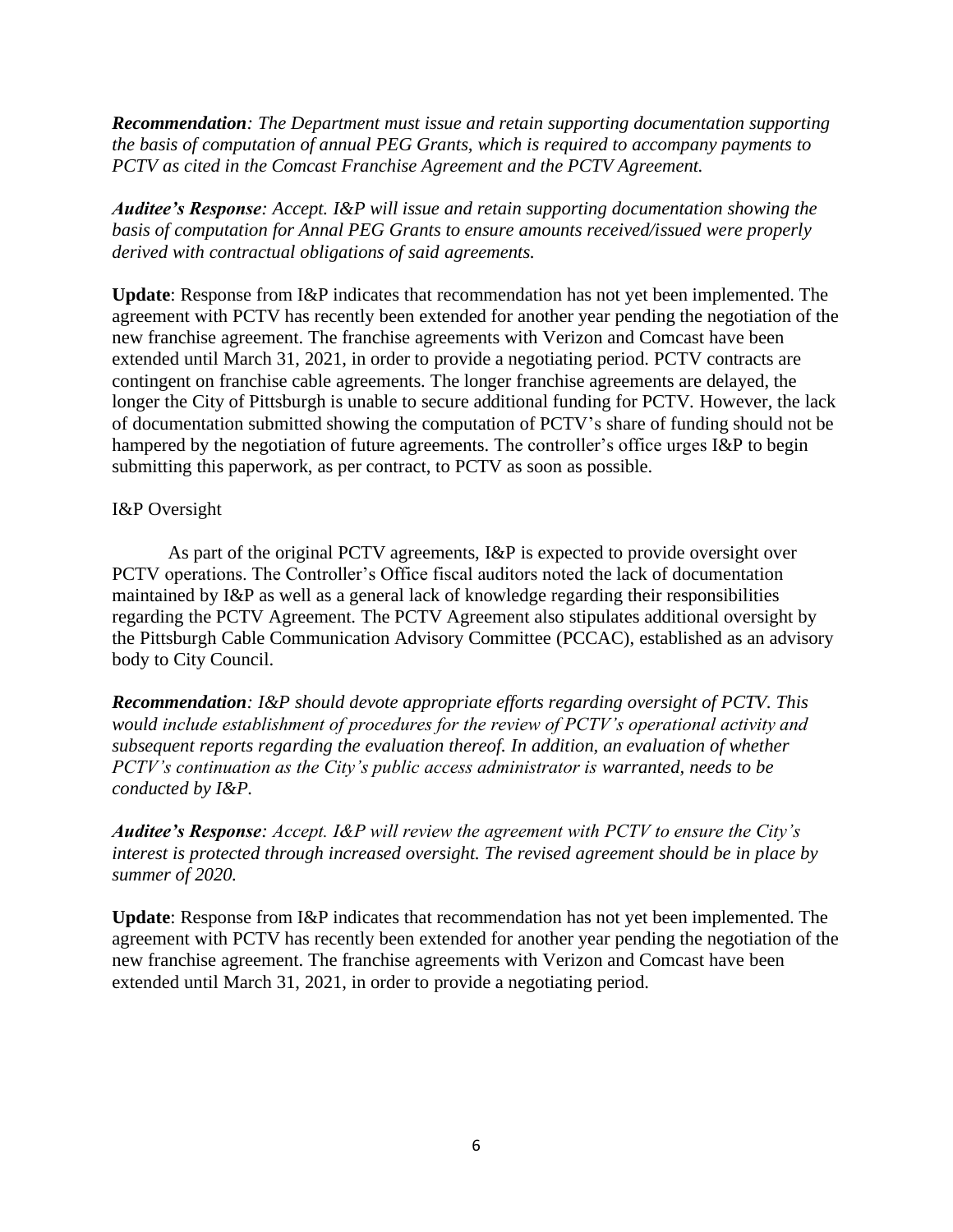#### **PCTV by-laws for the Board**

The business and affairs of the Corporation, operating as PCTV, are managed by a Board of Directors. The number of Directors of the Corporation consist of at least three (3) but no more than fifteen (15), and at least one must be a community producer (an individual trained in the use of TV equipment by PCTV and uses it to create programming). The term of office for each Director is three (3) years. No Director can serve more than six (6) consecutive years. A Director can be eligible for re-election to the Board one (1) year after leaving the Board. The Officers of the Corporation consists of the President of the Board, a Vice-President, a Secretary, and a Treasurer. They are elected at the annual meeting by the Board of Directors. The term of office for each shall be two (2) years.

The sitting board of directors has a recruiting process in which they seek board members that they feel could benefit the organization. An individual may also submit a resume and a letter of interest to the director of PCTV for consideration.

There are various qualifications that are looked at when considering an individual for the board. They may include the following: skills and experience in areas such as marketing, public relations, finance, policy development, fundraising and communications experience.

According to the Executive Director of PCTV, race and gender are not considered qualifications but are needed to ensure diversity on the board and the communities they serve. The board secretary states, "we are mindful and intentional about engaging, attracting, and welcoming a diverse board to lead the organization."

The board may also recruit potential members. "For example, the board may be in need of an attorney, so the current members reach out to contacts in the legal field for referrals of individuals who may be interested in joining the board." The goal is to keep the board well balanced in terms of skills, diversity, and community connections so, as a whole, it will operate with maximum efficiency and effectiveness.

Individuals being considered for the board will be interviewed by at least one board member. The board will then vote on their nomination, with a majority required for approval. In the past, the board has not voted to approve someone unless they are absolutely sure they want that person on the board. There are at least four (4) regular meetings of the Board each year, one (1) meeting per quarter. The annual meeting, held in the final quarter of each fiscal year, serves as the regular meeting for that quarter and includes the election of Directors and Officers. These positions are decided by a majority vote of the Directors present. Special Meetings of the Board may be called by the Board President as needed.

The Board of Directors held meetings online at least four (4) times per year for the years 2018, 2019 and 2020. Some of the topics at these meetings included: programming, facilities and equipment, training for Community Producers, Youth Media, welcoming new Board Members, COVID-19, Financial Reports, working remotely, Cable Franchise Agreement, extending lease agreement for five (5) years and community involvement with various groups throughout the City.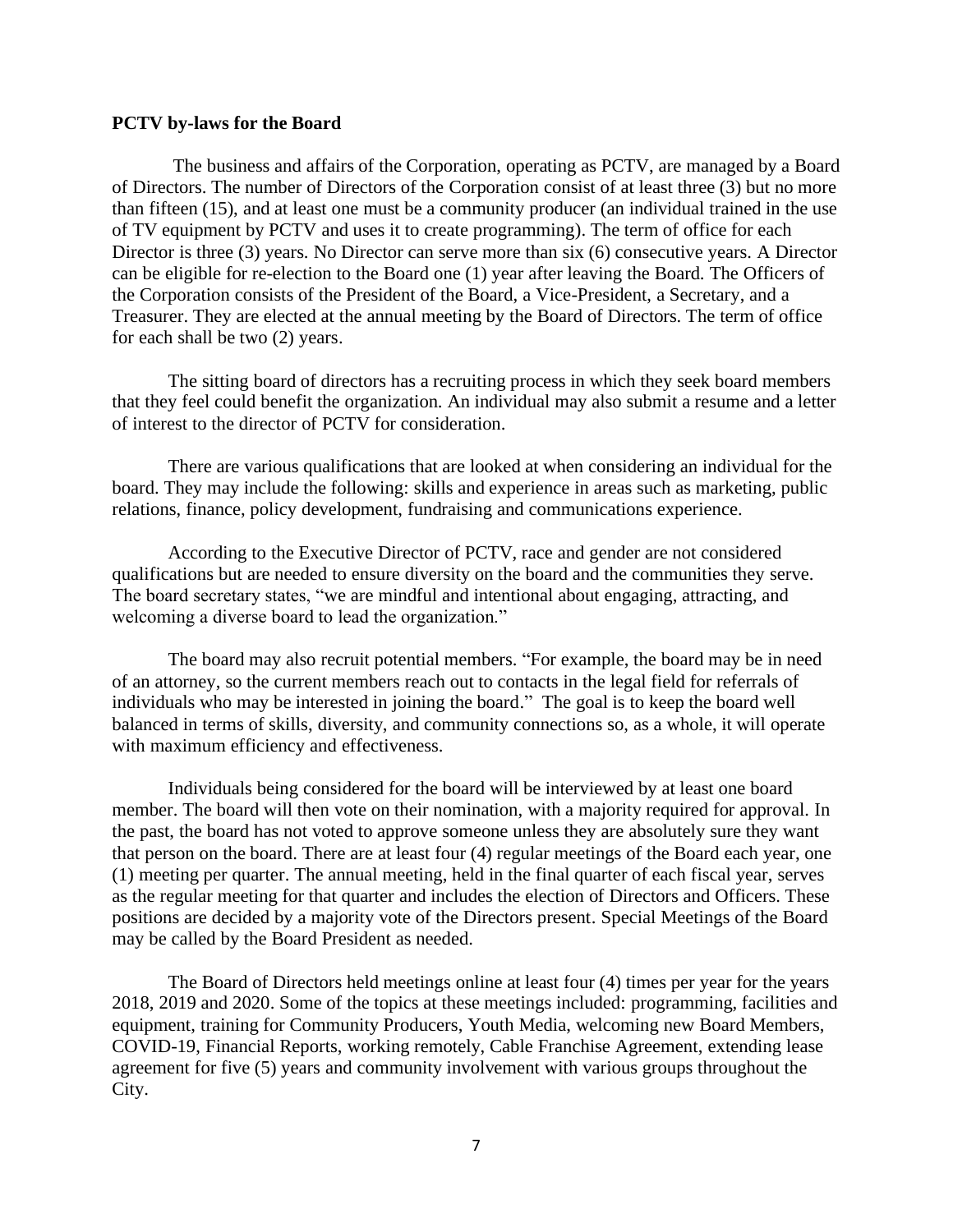#### **Pittsburgh Cable Communication Advisory Committee (PCCAC)**

In addition to the PCTV's Board of Directors, the original agreement allowed for additional oversight by the PCCAC. The Agreement for Services for PEG Channel Administrator between The City of Pittsburgh and Pittsburgh Community Television, Inc says:

In addition to the City, PCCAC shall have oversight authority with respect to PCTV consistent with its role as an advisory body to the Pittsburgh City Council. This oversight authority includes financial oversight, operational oversight, and programming quality oversight of PCTV. Actions taken with respect to such oversight authority shall be subject to approval by the City.

The last meeting of the PCCAC took place in 2013. At this meeting were representatives from PCTV, Computer Information Systems (CIS--the precursor to I&P), Verizon, Committee Members and the Acting Director. Shortly afterwards, the committee's director took ill and could no longer serve in his position. In 2014, the incoming Mayor did not name a director for PCCAC. There has not been an oversight board since that time; however, I&P received yearly budget reports from PCTV.

In 2019, City Council passed the resolution to disband the PCCAC. I&P has been designated to provide city oversight, of PCTV.

#### **City of Pittsburgh as a Local Franchising Authority (LFA)**

The intricacies of cable franchising agreements go mostly unnoticed by cable consumers. Local franchising authorities allow cable companies access to public property such as telephone poles and underground areas in exchange for financial and community benefits for the LFA, such as a small percentage of revenue, assurance of adequate service quality, and support for access channels.

Pittsburgh, acting as the LFA, contracts with the cable providers Verizon and Comcast. In the past, these agreements have been signed as ten-year contracts. As part of these contracts, Verizon and Comcast remit 5% of their total revenue to the City. The City deposits these monies into its general fund. The cable companies also charge subscribers a fee per month to contribute to public access channels. These fees are submitted to the city per a schedule set forth in the contract and the City disburses these monies to the appropriate agencies. These monies are known as the Annual PEG Grant. The schedule outlines the time period as well as the corresponding amount per subscriber, which gradually increased from \$0.45 to \$0.90 during the term of the contract. The Annual PEG Grant payment along with a brief summary of the subscriber information upon which it is based, is to be sent to the City within 60 days after the beginning of each calendar year. The Annual PEG Grant provides capital support for PEG Channel facilities.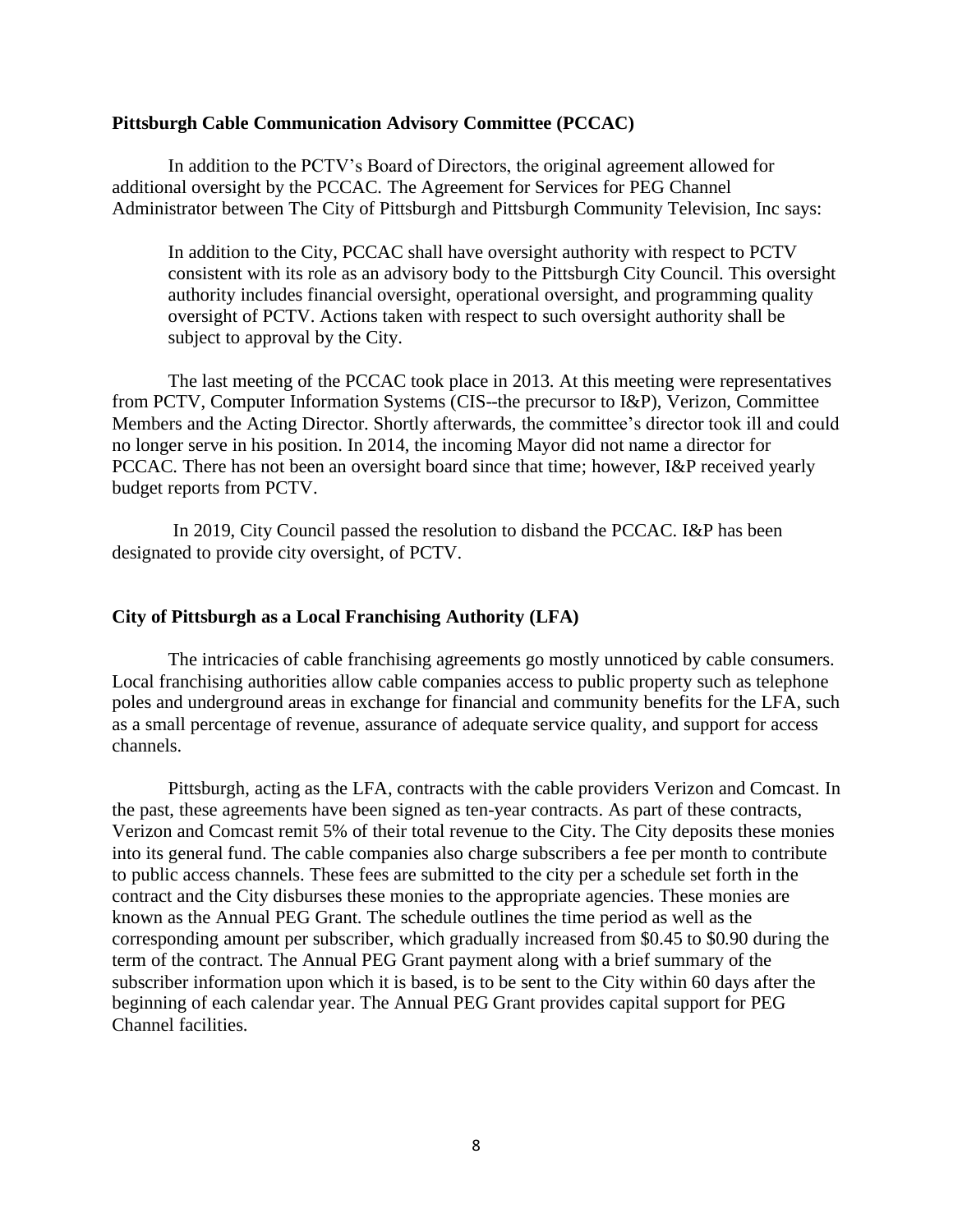Table 1 shows the amount collected from subscribers from both Verizon and Comcast for the years 2014 through 2020. This is not the entire amount the city receives from Verizon and Comcast; this is only the amount given to PCTV from the city by I&P.

| <b>TABLE 1</b> |                |                                                |                     |  |  |
|----------------|----------------|------------------------------------------------|---------------------|--|--|
|                |                | <b>Monies Received from Cable Companies as</b> |                     |  |  |
|                |                | <b>Annual PEG Grants and Remitted to PCTV</b>  |                     |  |  |
|                |                | <b>January 2014-December 2020</b>              |                     |  |  |
|                | <b>Comcast</b> | <b>Verizon</b>                                 | <b>Total Grants</b> |  |  |
| 2014           | \$138,016      | \$183,507                                      | \$321,523           |  |  |
| 2015           | \$168,678      | \$249,268                                      | \$417,946           |  |  |
| 2016           | \$183,315      | \$279,504                                      | \$462,819           |  |  |
| 2017           | \$204,550      | \$344,020                                      | \$548,570           |  |  |
| 2018           | \$369,448      | \$242,431                                      | \$611,879           |  |  |
| 2019           | \$353,985      | \$264,018                                      | \$618,003           |  |  |
| 2020           | \$377,126      | \$252,385                                      | \$629,511           |  |  |
|                |                |                                                |                     |  |  |

*Source*: *JD Edwards City Controller's Reports*

There are two types of PEG Grants. The Annual as explained above and the Fixed. Fixed PEG grants are negotiated during the contract agreement process and are sums payable in installments over the years of the contract, or in lump sums. The most recent agreement was for \$350,000 to be paid in installments between 2010 and 2020. Cable companies usually have the option of paying in installments or in lump sums. The final payment was received in 2014. The Fixed PEG Grant supports the funding of PEG Access facilities and other technological needs throughout the City. These fixed grants are divided equally between PCTV and City Channel.

**Finding:** Continued delays in negotiating contracts results in loss of funding for the City's PEG channels.

### **PCTV in the Community**

Contractually, PCTV is expected to operate the City's public access channel in a manner consistent with principles set forth in the agreement and federal law, with the primary purpose of bringing the community high quality relevant programming and not otherwise readily available in commercial and national media. PCTV is expected to train residents of the City and community organizations in the techniques of media production and provide technical advice in the execution of productions. PCTV is also expected to actively promote the use, awareness, and benefits of public access television to the public. The training provided by PCTV is mostly in the form of teaching residents to become community producers, a title that recognizes their ability to create programming for the community.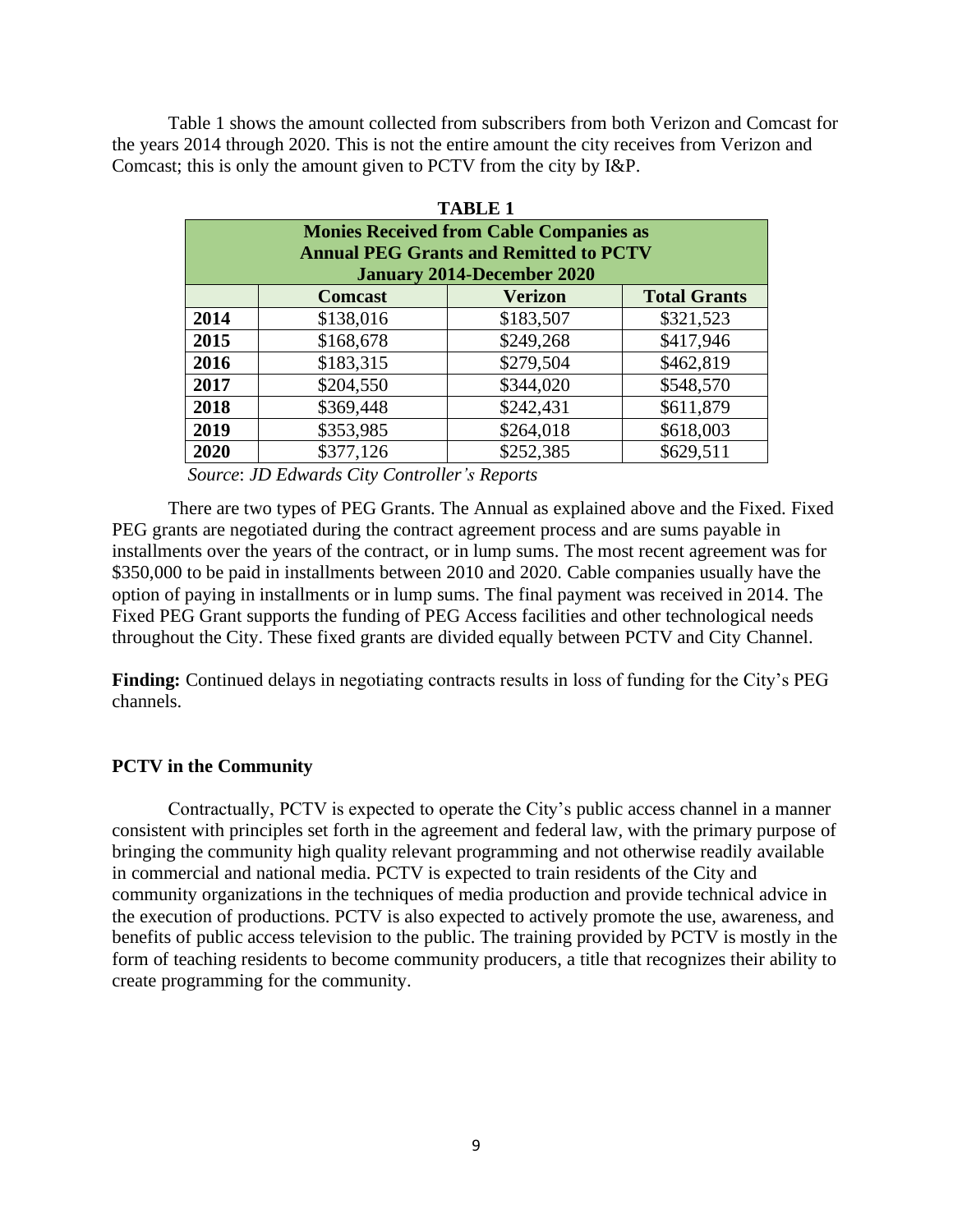Prospective Community Producer Requirements

The auditors received a copy of the PCTV handbook which explains the community producer requirements. A community producer is a person trained by PCTV to operate the equipment necessary to produce a TV program. The requirements for being a community producer is as follows:

1) PCTV is available for the purpose of cablecasting on a first-come, first served basis to any person or non-profit in Allegheny County (residents outside the city pay higher fees). Producers must be 18 years of age and proof of age and residency is required. Interested people under the age of 18 must have parental/guardian permission and the minor must be always accompanied. Parent/guardian assumes responsibility for any damage caused by the minor. Any persons wishing to use PCTV equipment must receive training and demonstrate that they can safely use the equipment.

There are additional requirements to be met before programming can be cablecast by PCTV:

- 2) Programs must be submitted to the station from a certified community producer, who performed at least one of the following functions: a) On camera talent and/host, b) Program Director, c) Camera Operator, d) Audio Technician, e) Script Writer, f) Coordinator of Postproduction Activities, or g) Production Coordinator.
- 3) PCTV reserves the right to suspend or revoke the privilege of any producer to use the PCTV channel, equipment and facilities who appears to be under the influence of alcohol or drugs; who interferes with the orderly conduct of business; who refuses to cooperate with or, in any way, abuses PCTV employees, interns, or studio volunteers; who fails to pay debts owed to PCTV (bad checks, etc.); or who had misused equipment, failed to return it on time; or has in any other way abused the privilege of using the PCTV channel, equipment or facilities.
- 4) The PCTV channel, equipment and facilities shall not be used for any financial gain or commercial purpose. Programming produced using PCTV facilities and equipment is intended for air on the PCTV channel before it can air any place else.

Community producers are responsible for following federal, state and local laws surrounding lawful broadcasts. PCTV also prohibits the following: 1) Obscene material, 2) Lottery, or the advertising or information surrounding any lottery, 3) Advertising, 4) Promotional material concerning products or services presented for the purpose of soliciting money or items of value, 5) Political endorsements, and 6) Any materials which constitute defamation, libel, slander, invasion of privacy or publicity rights, unfair competition, and violation of trademark or copyright.

The community producer requirements and the content restrictions PCTV requires is standard in PEG channels in the United States, such as PhillyCAM in Philadelphia and Access 21 from Charlotte-Mecklenburg.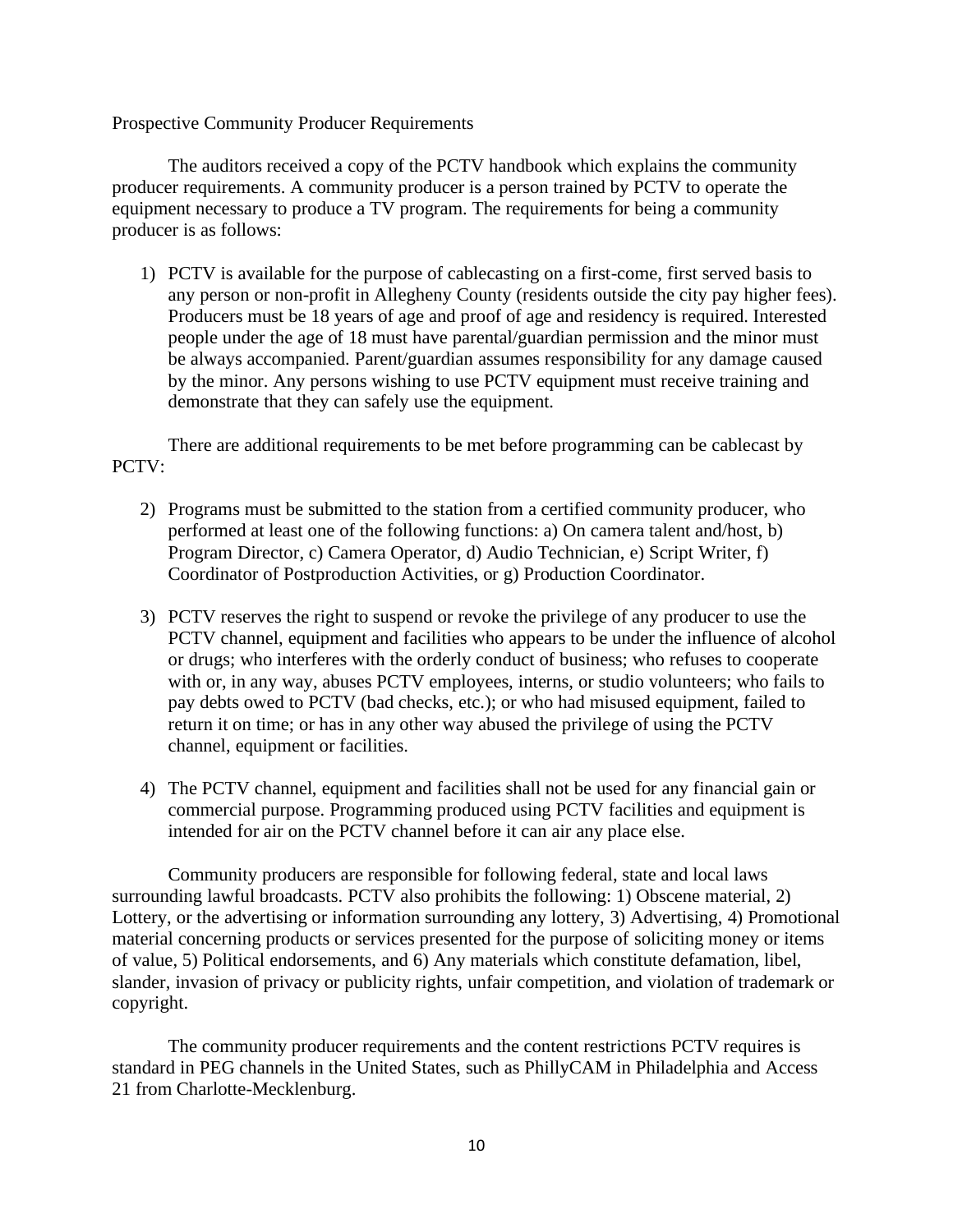Finding: PCTV does not have a non-discrimination clause easily found on their website nor do they have one in their orientation materials. Other public access stations have this clause.

### **RECOMMENDATION 1**

PCTV administration should consult the U.S. Equal Employment Opportunity Commission to have an attorney craft a non-discrimination clause on their written materials and website.

### Community Producer Training

To be a community producer, an individual must enroll in and pay for training. Once the required trainings are completed, enrollment fees are collected annually along with small fees for using equipment and facilities.

There are several levels of training to attain before becoming a community producer. Completing this training gives an individual the skills to access PCTV's equipment as well as how to edit video for broadcast. Not all classes are mandatory. There are different levels of fees for Pittsburgh residents, Allegheny County residents, and the general public, meaning nonresidents of Allegheny County. The levels of training and their costs are listed in Table 2 as of February 2020:

- 1. Orientation: This is the starting point for prospective producers. Attendees are given a tour of PCTV's facilities and the opportunities PCTV offers are discussed. --Free
- 2. Producer Prep Pre-Requisite Orientation: This class outlines facility policy and procedures, introduces production and the method of submitting a program. --Free
- 3. Electronic Field Production: At the completion of this class, the attendee will be able to check out cameras, tripods, and microphones, and capture footage in the field. PCTV conducts two separate classes in this module owing to the complexity of the two camera systems they employ.

--Shoulder Mount Camera: \$50 Pittsburgh resident, \$75 Allegheny resident, \$100 general public

- --Professional Camcorder: \$100 Community Producers, \$200 general public
- 4. Intro to Final Cut Pro X: This is an Apple software package dedicated to video editing. The user can also add transitions, make titles, create video effects, and produce closed captioning.

--\$75 Pittsburgh resident, \$110 Allegheny County resident, \$150 general public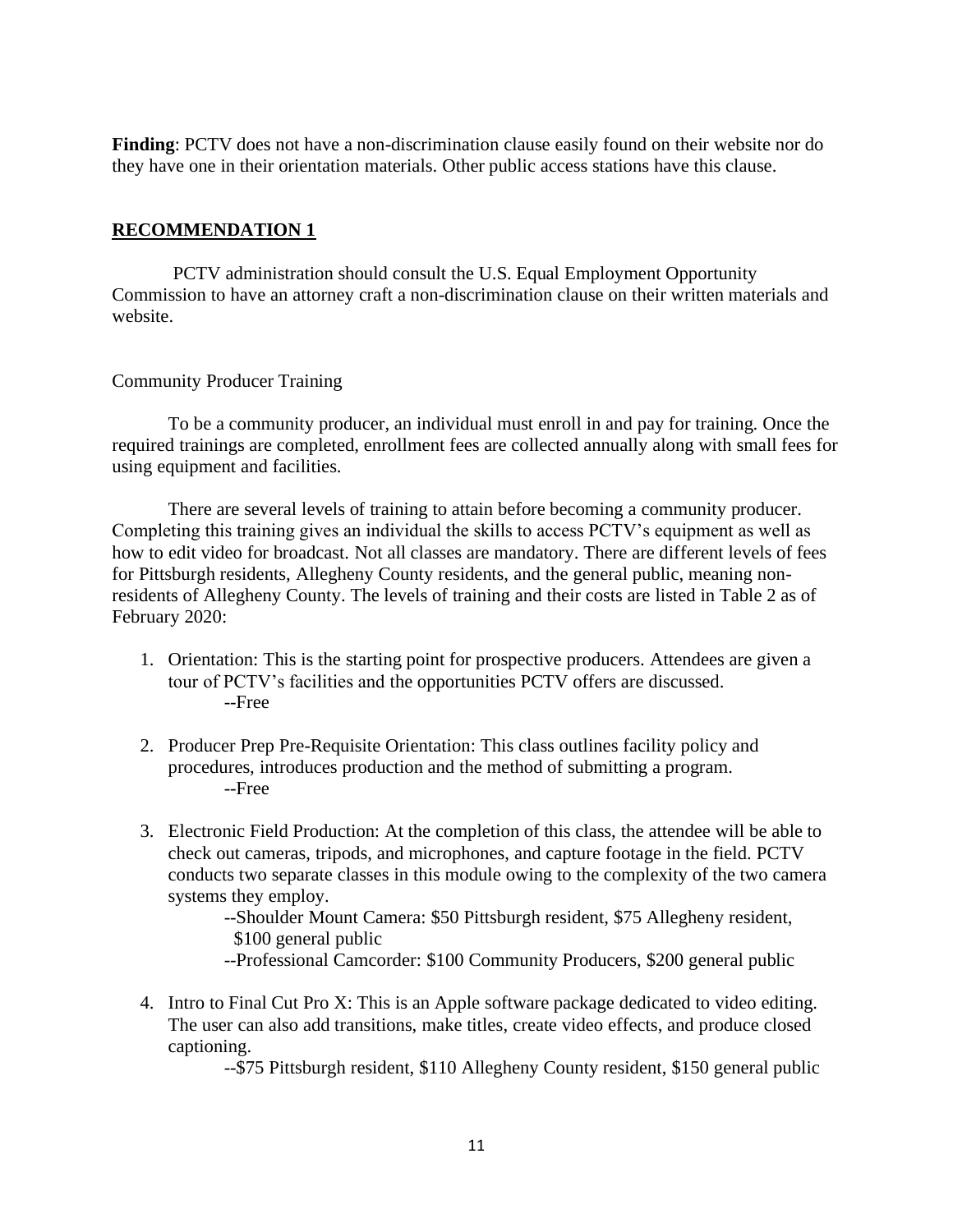- 5. Adobe Premiere: With Adobe Premiere, the user can adjust color, import footage, and refine audio. Due to the complexity, this is divided into two separate classes. --Adobe Premiere: \$100 community producers, \$150 general public
	- --Adobe Premiere Advanced: \$150 community producers, \$200 general public
- 6. Ready on Set...Is your Set Ready?: this final class for community producers outlines inexpensive tips and tricks for making your set unique. --Free for community producers

Additionally, there are enrollment fees, akin to a membership, payable to PCTV to maintain active participation as a community producer. Table 2 shows the costs and fees as of PCTV's last publication in February 2020.

| <b>TABLE 2</b>              |                                 |                                     |  |  |
|-----------------------------|---------------------------------|-------------------------------------|--|--|
|                             | 2020                            |                                     |  |  |
|                             | <b>PCTV Enrollment Fees and</b> |                                     |  |  |
|                             | <b>Additional Usage Fees</b>    |                                     |  |  |
| <b>Enrollment Period</b>    | Fee                             | <b>Additional Usage Fees**</b>      |  |  |
| <b>Standard enrollment</b>  |                                 |                                     |  |  |
| 1 Year                      | \$100                           | Studio: \$10 per use; EFP*: \$5 per |  |  |
| City of Pittsburgh resident |                                 | use; editing: \$5 per use           |  |  |
| 1 Year                      | \$150                           | Studio: \$15 per use; EFP \$10 per  |  |  |
| Allegheny County resident   |                                 | use; editing: \$10 per use          |  |  |
| 6 Month                     | \$75                            | Studio: \$10 per use; EFP \$5 per   |  |  |
| City of Pittsburgh resident |                                 | use; editing: \$5 per use           |  |  |
| 6 Month                     | \$110                           | Studio: \$15 per use; EFP \$10 per  |  |  |
| Allegheny County resident   |                                 | use; editing: \$10 per use          |  |  |
| <b>Plus enrollment</b>      |                                 |                                     |  |  |
| 1 Year                      | \$250                           | None for studio, EFP or editing     |  |  |
| City of Pittsburgh resident |                                 |                                     |  |  |
| 1 Year                      | \$350                           | None for studio, EFP or editing     |  |  |
| Allegheny County resident   |                                 |                                     |  |  |
| 6 Month                     | \$175                           | None for studio, EFP or editing     |  |  |
| City of Pittsburgh resident |                                 |                                     |  |  |
| 6 Month                     | \$250                           | None for studio, EFP or editing     |  |  |
| Allegheny County resident   |                                 |                                     |  |  |
| 3 Month                     | \$120                           | None for studio, EFP or editing     |  |  |
| City of Pittsburgh resident |                                 |                                     |  |  |

\* Electronic Field Production

\*\*Certification required for EFP and editing

*Source: PCTV Orientation materials*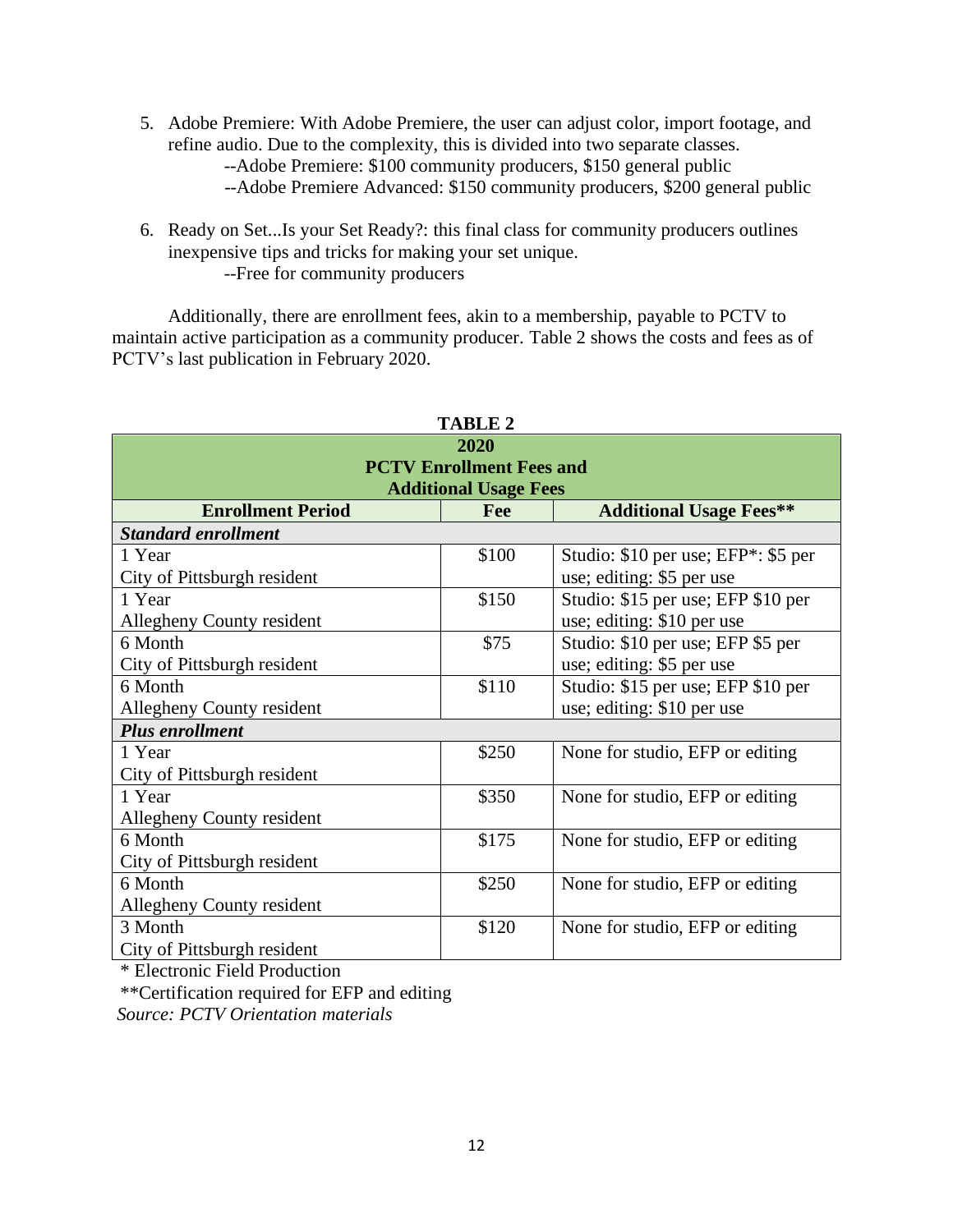Overall, interest in the classes PCTV provides remains viable. Table 3 illustrates the number of classes conducted, the total number of registrants and the number of certifications awarded for the years 2015-2019.

| IABLE 5 |                  |                                                |                              |  |  |  |
|---------|------------------|------------------------------------------------|------------------------------|--|--|--|
|         | <b>Number of</b> |                                                |                              |  |  |  |
|         |                  | <b>Classes, Registrants and Certifications</b> |                              |  |  |  |
|         |                  | 2015-2019                                      |                              |  |  |  |
| Year    | <b>Classes</b>   | <b>Registrations</b>                           | <b>Certifications Issued</b> |  |  |  |
| 2015*   | 34               | 85                                             | 62                           |  |  |  |
| 2016    | 38               | 175                                            | 85                           |  |  |  |
| 2017    | 36               | 177                                            | 102                          |  |  |  |
| 2018    | 57               | 310                                            | 189                          |  |  |  |
| 2019    | 43               | 232                                            | 146                          |  |  |  |

|  | ı.<br>\ ns l<br>. . |  |  |
|--|---------------------|--|--|
|--|---------------------|--|--|

\* Note 2015 was lower owing to major renovations on PCTV's physical space  *Source: PCTV annual reports*

Volunteer community producers receive valuable job training as well as the ability to communicate thoughts and ideas to the wider community. According to PCTV management, many producers have been able to secure employment thanks to the low-cost training at PCTV.

**Finding**: PCTV's volunteer community producer training can prepare individuals for careers in TV production outside of PCTV. This remains particularly true considering the recent closing of Pittsburgh Filmmakers in 2019.

Pittsburgh Filmmakers was a non-profit media arts organization that offered independent certificate programs and public showings of art films as well as filmmaking classes to the public and University of Pittsburgh students.

Table 4 shows the PCTV producer and program information that occurred in 2015 through 2019.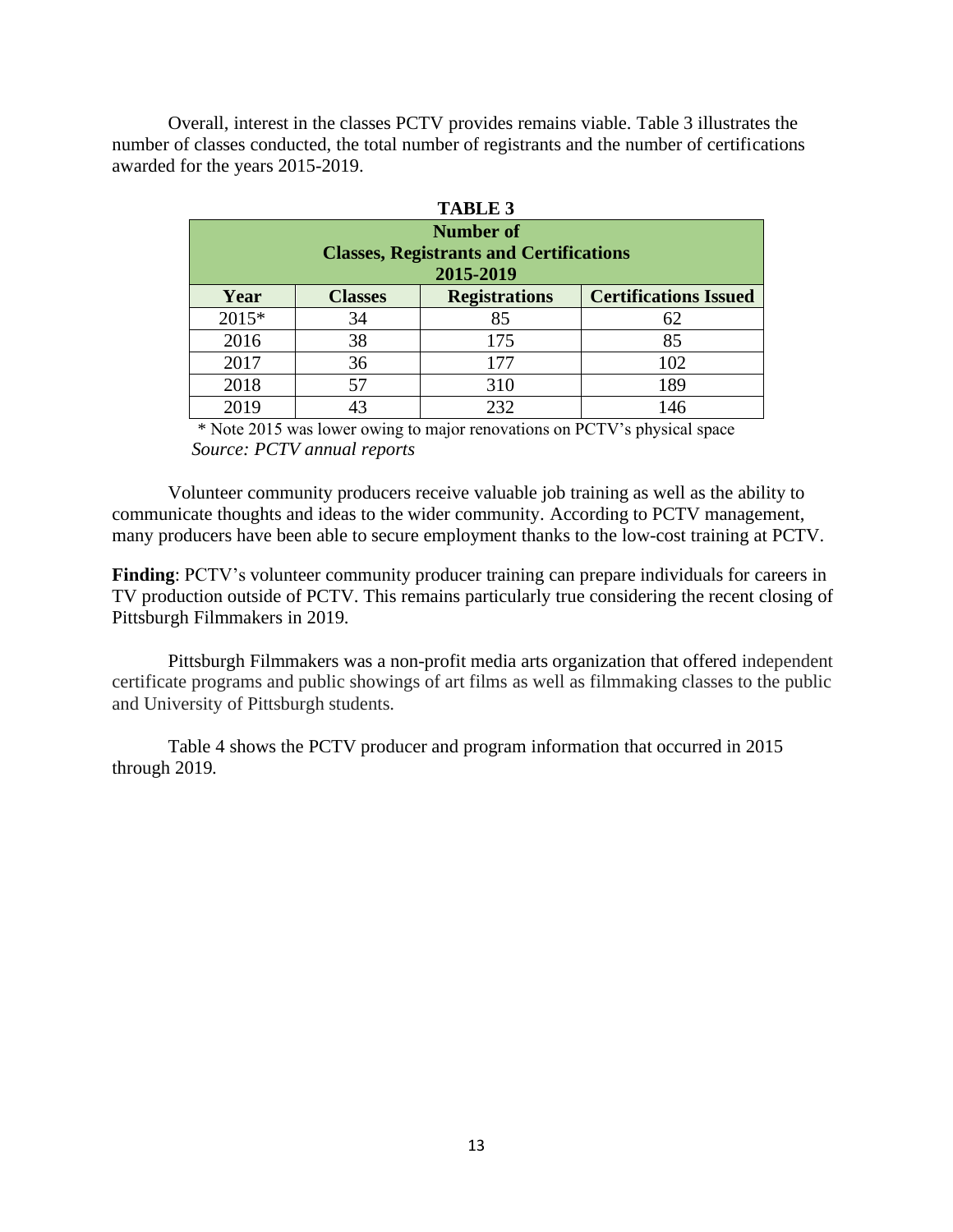| 1 ADLL 4 |                                                                       |                                                            |                                                       |                           |  |  |
|----------|-----------------------------------------------------------------------|------------------------------------------------------------|-------------------------------------------------------|---------------------------|--|--|
|          | <b>PCTV</b><br><b>Producer &amp; Program Information</b><br>2015-2019 |                                                            |                                                       |                           |  |  |
| Year     | Number of<br>Community<br>Producers                                   | <b>Programs Produced</b><br><b>Using PCTV</b><br>Equipment | Number of<br>Producers<br>Representing<br>Non-Profits | *Other<br>Non-<br>Profits |  |  |
| 2015     | 146                                                                   | 595                                                        | 18                                                    | 13                        |  |  |
| 2016     | 171                                                                   | 594                                                        | 15                                                    | 21                        |  |  |
| 2017     | 142                                                                   | 541                                                        | 16                                                    | 23                        |  |  |
| 2018     | 126                                                                   | 543                                                        | 18                                                    | 27                        |  |  |
| 2019     | 151                                                                   | 686                                                        | 20                                                    | 25                        |  |  |

**TABLE 4**

*Source: PCTV Executive Director* 

#### Community Outreach and Education

PCTV's active focus on content relevant to the community it serves is reflected in the programming initiatives it has adopted. PCTV has sought to be inclusive in their outreach and PCTV's staff have produced many shows on different topics. PCTV records and broadcasts all Pittsburgh Public Schools board meetings and gives them to City Channel to broadcast as well.

Initiatives PCTV was involved with in 2019 alone included (but was not limited to):

- Six episodes of *A+ Schools Education Update*, focused on issues facing Pittsburgh Public schools
- Staff have interviewed and recorded performances with 15 local bands
- Coverage of four Pittsburgh environmental nonprofits on "Eco Action", including the Izaak Walton League, Solar United Neighbors, the Breathe Project, and Allegheny Greens
- Six videos about local artists for Associate Artists of Pittsburgh
- Eight regularly produced programs, including *Eco Action*, *Northside Chronicle*, and *Shelf Life*
- *Political Jungle,* Steve Irwin interviews local and state politicians
- Summer interns from local colleges produced short programs on the following topics: The Children's Theater Festival, City Books, the Mattress Factory, Pittsburgh PrideFest, the Three Rivers Arts Festival, and the Anthrocon Convention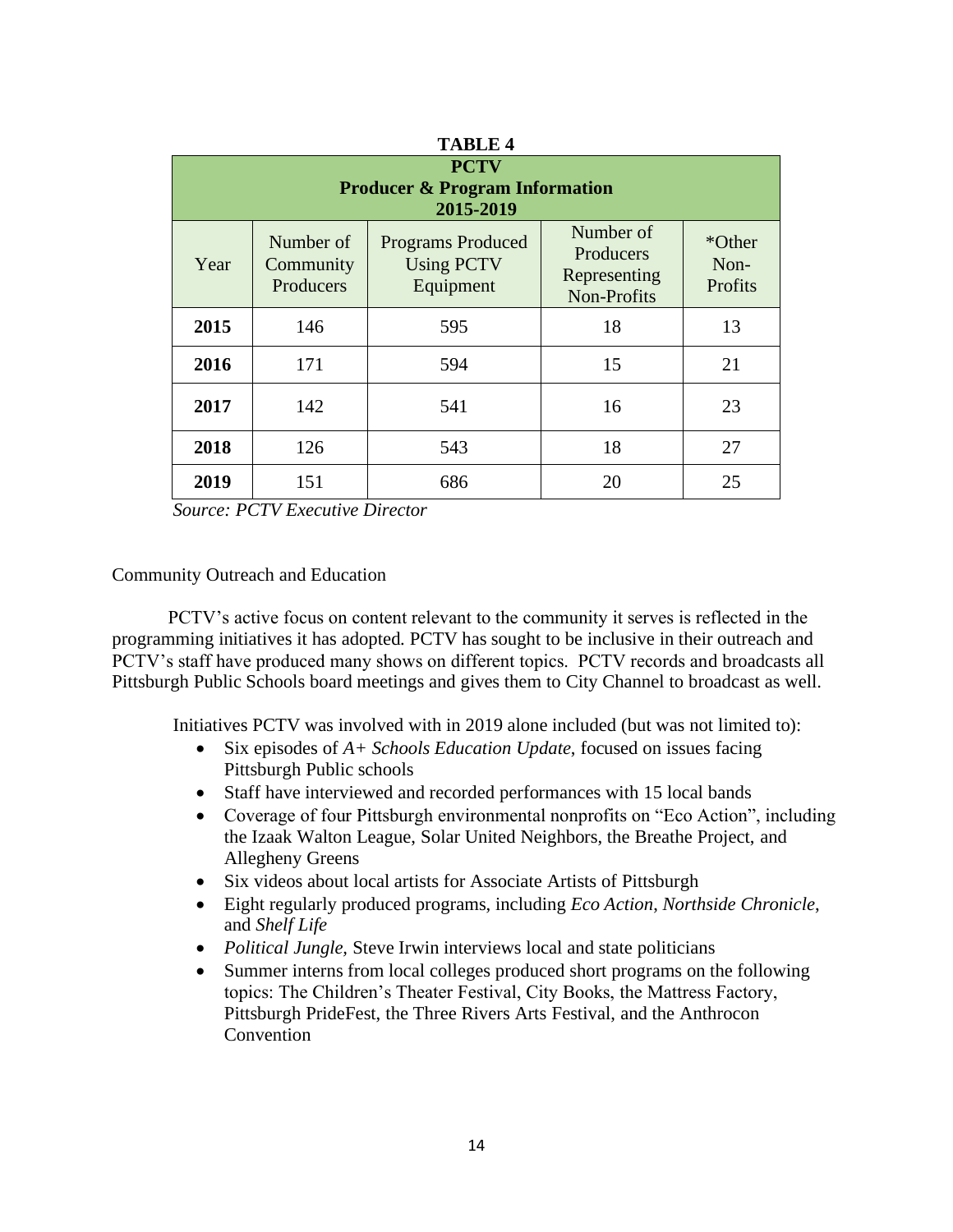For over 30 years, PCTV has provided educational opportunities for prospective community producers, internships for students in local colleges and universities, and the general public. In 2011, PCTV started a television summer camp for area teenagers and in 2015 brought in Goodwill of Southwestern Pennsylvania Youthworks program as a co-leader. In this program, youths learn how to operate studio equipment, field cameras, and editing equipment. More recently, in 2018, PCTV has teamed up with Operation Better Block and the Bhutanese Community Association to launch two additional youth training courses. In 2019, PCTV teamed up with XRconnectED to create a new program called Community XR, which exposes students to demonstrations of virtual reality headsets and 360° video cameras.

#### PCTV Equipment and Facility Usage

In 2015, PCTV underwent a seven month long major renovation project to its equipment and facilities located on Western Avenue. An auxiliary studio in Lawrenceville was used during these renovations. The renovation project was funded through loans from First National Bank, Northside Community Development Fund, and a generous contribution from PCTV's landlord, Western Avenue Associates.

The auditors found performance information on PCTV's equipment and facility usage reported in their annual reports. Table 5 shows PCTV's equipment and facility usage information that occurred for the years 2015-2019.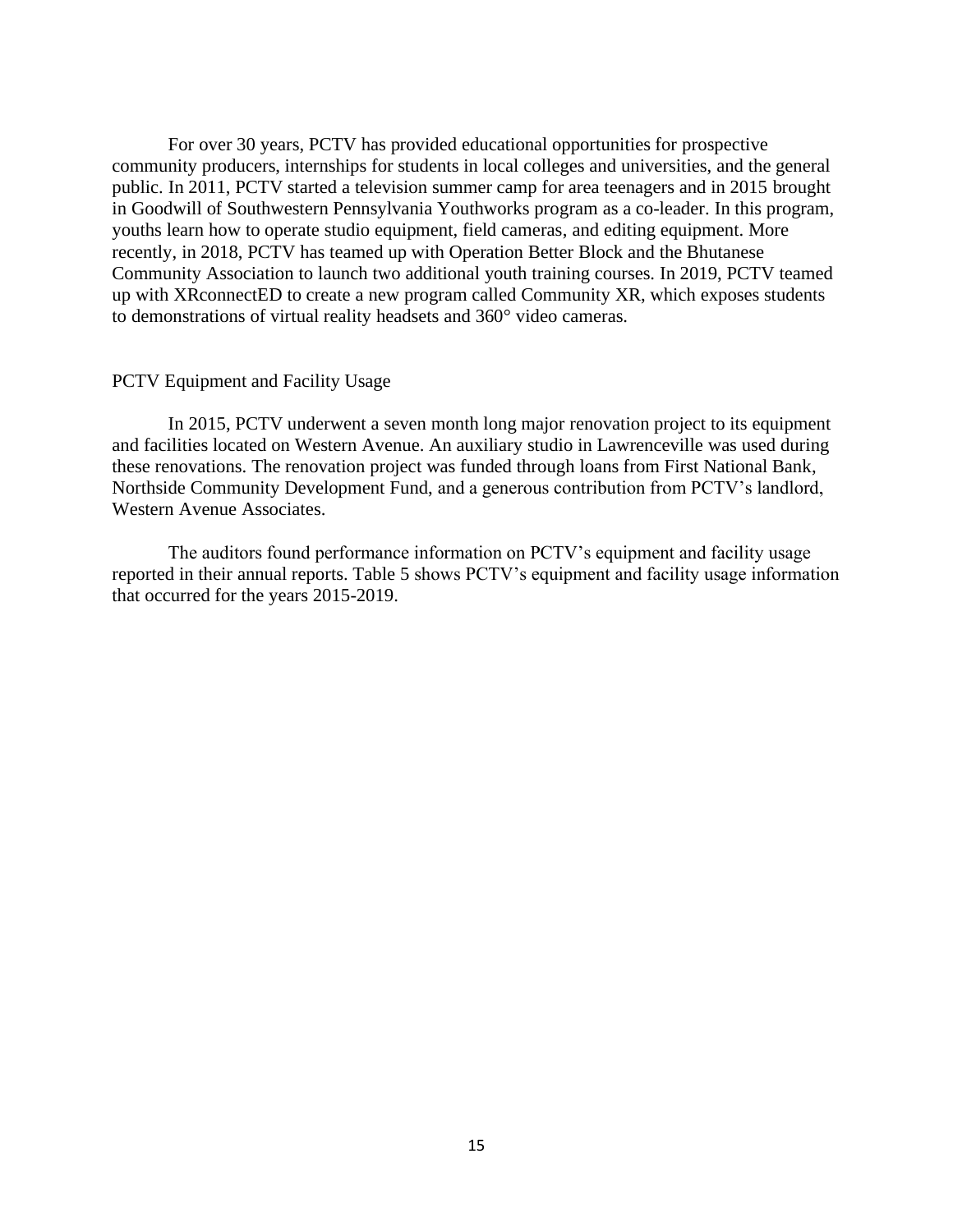| IABLE 5       |                                                                  |          |          |  |  |  |
|---------------|------------------------------------------------------------------|----------|----------|--|--|--|
|               | <b>PCTV</b>                                                      |          |          |  |  |  |
|               | <b>Equipment and Facility Usage</b><br>For the years 2015-2019   |          |          |  |  |  |
|               | <b>Equipment/Facility</b><br><b>Number</b><br><b>Total Hours</b> |          |          |  |  |  |
| Year          | <b>Category</b>                                                  | of Users | of Usage |  |  |  |
| 2015          | Classroom/Conference Room                                        | 29       | 81.5     |  |  |  |
|               | <b>Edit Suites</b>                                               | 256      | 1,132.75 |  |  |  |
|               | <b>Electronic Field Production</b>                               | 139      | n/a      |  |  |  |
|               | Studio                                                           | 672      | 3,610    |  |  |  |
| <b>Totals</b> |                                                                  | 1,096    | 4,824.25 |  |  |  |
| 2016          | Classroom/Conference Room                                        | 57       | 142.75   |  |  |  |
|               | <b>Edit Suites</b>                                               | 354      | 1,077.92 |  |  |  |
|               | <b>Electronic Field Production</b>                               | 266      | n/a      |  |  |  |
|               | Studio                                                           | 580      | 2,018.5  |  |  |  |
| <b>Totals</b> |                                                                  | 1,257    | 3,239.17 |  |  |  |
| 2017          | Classroom/Conference Room                                        | 67       | 250      |  |  |  |
|               | <b>Edit Suites</b>                                               | 319      | 1,021    |  |  |  |
|               | <b>Electronic Field Production</b>                               | 133      | n/a      |  |  |  |
|               | Studio                                                           | 564      | 2,068    |  |  |  |
| <b>Totals</b> |                                                                  | 1,083    | 3,339    |  |  |  |
| 2018          | Classroom/Conference Room                                        | 46       | 129.5    |  |  |  |
|               | <b>Edit Suites</b>                                               | 322      | 1,025.75 |  |  |  |
|               | <b>Electronic Field Production</b>                               | 187      | n/a      |  |  |  |
|               | Studio                                                           | 659      | 2,295.5  |  |  |  |
| <b>Totals</b> |                                                                  | 1,214    | 3,450.75 |  |  |  |
| 2019          | Classroom/Conference Room                                        | 8        | 26.5     |  |  |  |
|               | <b>Edit Suites</b>                                               | 171      | 1,116.5  |  |  |  |
|               | <b>Electronic Field Production</b>                               | 157      | n/a      |  |  |  |
|               | Studio                                                           | 638      | 2,209    |  |  |  |
| <b>Totals</b> |                                                                  | 974      | 3,352    |  |  |  |

| A | \B1<br>L<br>ا د |  |  |  |
|---|-----------------|--|--|--|
|---|-----------------|--|--|--|

 *Source: PCTV Annual Reports*

Class Fees, Enrollment and Other Non-Franchise Fee Contributions

From 2015 through 2019, other sources of revenue aside from the cable companies' PEG grants accounted for between 12.1% and 15% of PCTV's overall budget. These other sources of income include foundation grants, special project income (income from PCTV hiring out its television production services, in-house production services, income from additional services such as DVD and tape duplication of PCTV programming), producer enrollment fees, production services or class fees, fundraising/special events, rental income from facilities rental, underwriting/sponsorship income, and in-kind donations.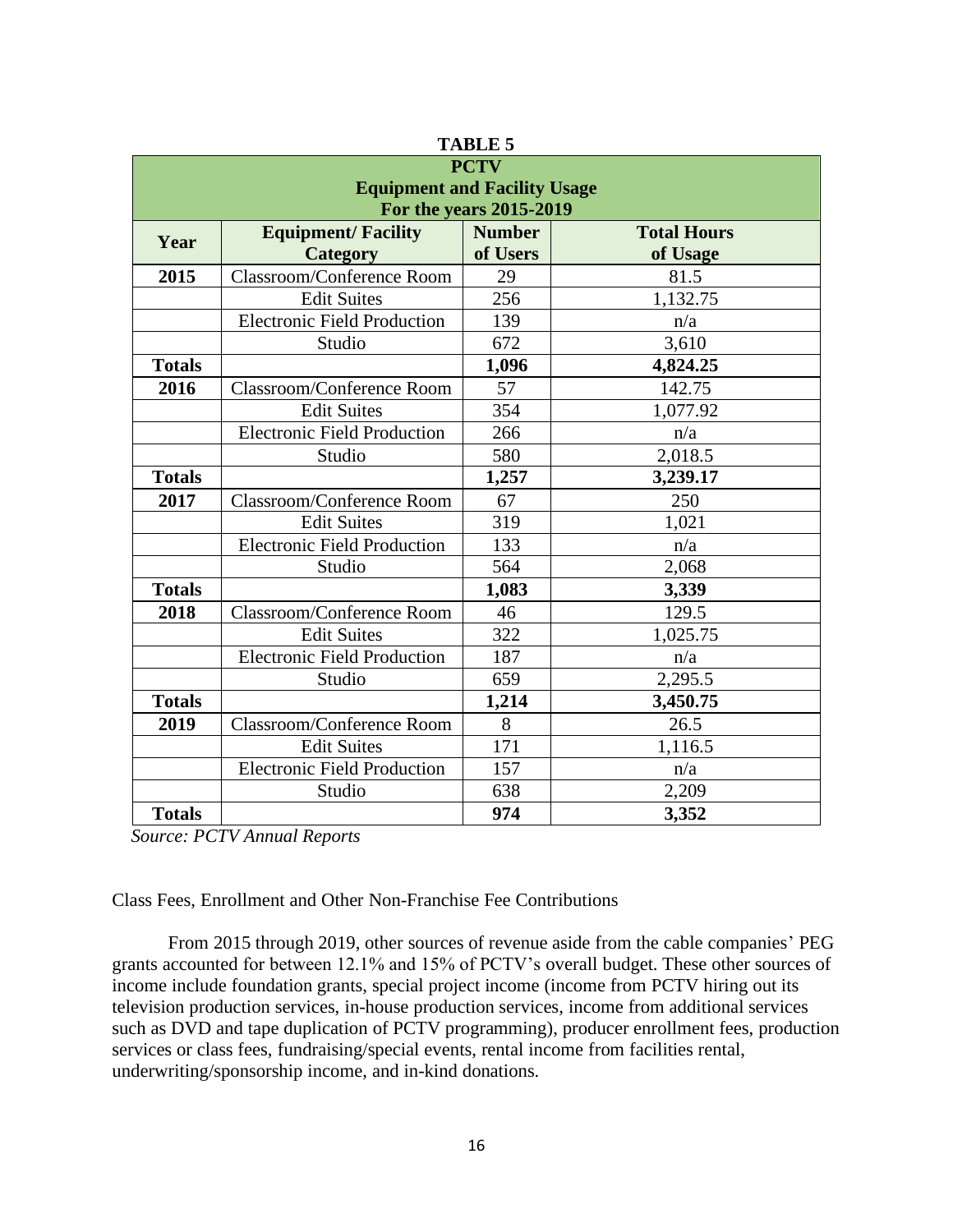|                                                                         | <b>TABLE 6</b> |                         |          |          |          |  |
|-------------------------------------------------------------------------|----------------|-------------------------|----------|----------|----------|--|
|                                                                         |                | <b>PCTV</b> Income from |          |          |          |  |
| <b>Class Fees, Enrollment and Other Non-Franchise Fee Contributions</b> |                |                         |          |          |          |  |
|                                                                         |                | 2015-2019               |          |          |          |  |
|                                                                         | 2015           | 2016                    | 2017     | 2018     | 2019     |  |
| <b>Foundation Grants</b>                                                | \$12,500       | \$660                   | \$0      | \$0      | \$1,000  |  |
| <b>Special Projects</b>                                                 | \$41,945       | \$39,900                | \$52,315 | \$44,500 | \$50,100 |  |
| <b>Producer Enrollment Fees</b>                                         | \$12,990       | \$16,395                | \$12,748 | \$25,369 | \$14,529 |  |
| <b>Production Services</b>                                              |                |                         |          |          |          |  |
| (Class Fees)                                                            | \$5,871        | \$6,548                 | \$6,229  | \$7,137  | \$7,681  |  |
| Fundraisers                                                             | \$0            | \$0                     | \$1,260  | \$1,829  | \$7,085  |  |
| Donations                                                               | \$5,609        | \$1,374                 | \$1,264  | \$896    | \$498    |  |
| Underwriting                                                            | \$1,000        | \$0                     | \$5,570  | \$6,800  | \$0      |  |
| <b>Rental Income</b>                                                    | \$0            | \$550                   | \$200    | \$0      | \$0      |  |
| Miscellaneous                                                           | \$50           | \$104                   | \$312    | \$0      | \$100    |  |
| <b>In-Kind Donations</b>                                                | $\ast$         | \$5,141                 | \$539    | \$0      | \$0      |  |
| Sales-Vending                                                           | \$18           | \$21                    | \$14     | \$9      | \$0      |  |
| Sales-Tapes Merch                                                       | \$6            | \$0                     | \$0      | \$0      | \$0      |  |
| <b>Interest Income</b>                                                  | \$3,349        | \$2,987                 | \$4,130  | \$4,109  | \$6,491  |  |
| <b>Totals</b>                                                           | \$83,338       | \$73,680                | \$84,581 | \$90,640 | \$87,484 |  |

Table 6 shows PCTV non-franchise revenues and their sources.

*Source: PCTV Annual Reports* \* No in-kind contributions noted in 2015

## Enrollment and Class Fees

Monies collected from enrollment and class fees represent a at least a quarter of income from PCTV's other revenue streams. Table 7 shows the class enrollment and fees collected from 2015 until 2019 are below:

|               | <b>TABLE 7</b>                       |                                               |                                      |  |  |  |
|---------------|--------------------------------------|-----------------------------------------------|--------------------------------------|--|--|--|
|               |                                      | <b>Enrollment and Class Fees Collected,</b>   |                                      |  |  |  |
|               |                                      | <b>Percentage Proportion of Other Revenue</b> |                                      |  |  |  |
|               |                                      | 2015-2019                                     |                                      |  |  |  |
|               | <b>Total of Enrollment and Class</b> |                                               |                                      |  |  |  |
| Year          | <b>Enrollment Fees</b>               | <b>Class Fees</b>                             | <b>Fees (Percentage of Non-</b>      |  |  |  |
|               |                                      |                                               | <b>Franchise Income represented)</b> |  |  |  |
| 2015          | \$12,077                             | \$913                                         | $$12,990(16\%)$                      |  |  |  |
| 2016          | \$13,295                             | \$3,100                                       | \$16,395(22%)                        |  |  |  |
| 2017          | \$11,436                             | \$1,312                                       | \$12,748 (15%)                       |  |  |  |
| 2018          | \$14,537                             | \$10,832                                      | \$25,369 (28%)                       |  |  |  |
| 2019          | \$12,029                             | \$2,500                                       | \$14,529 (17%)                       |  |  |  |
| <b>Totals</b> | \$63,374                             | \$18,657                                      | $$82,031 (20\%)$                     |  |  |  |

*Source: PCTV annual reports*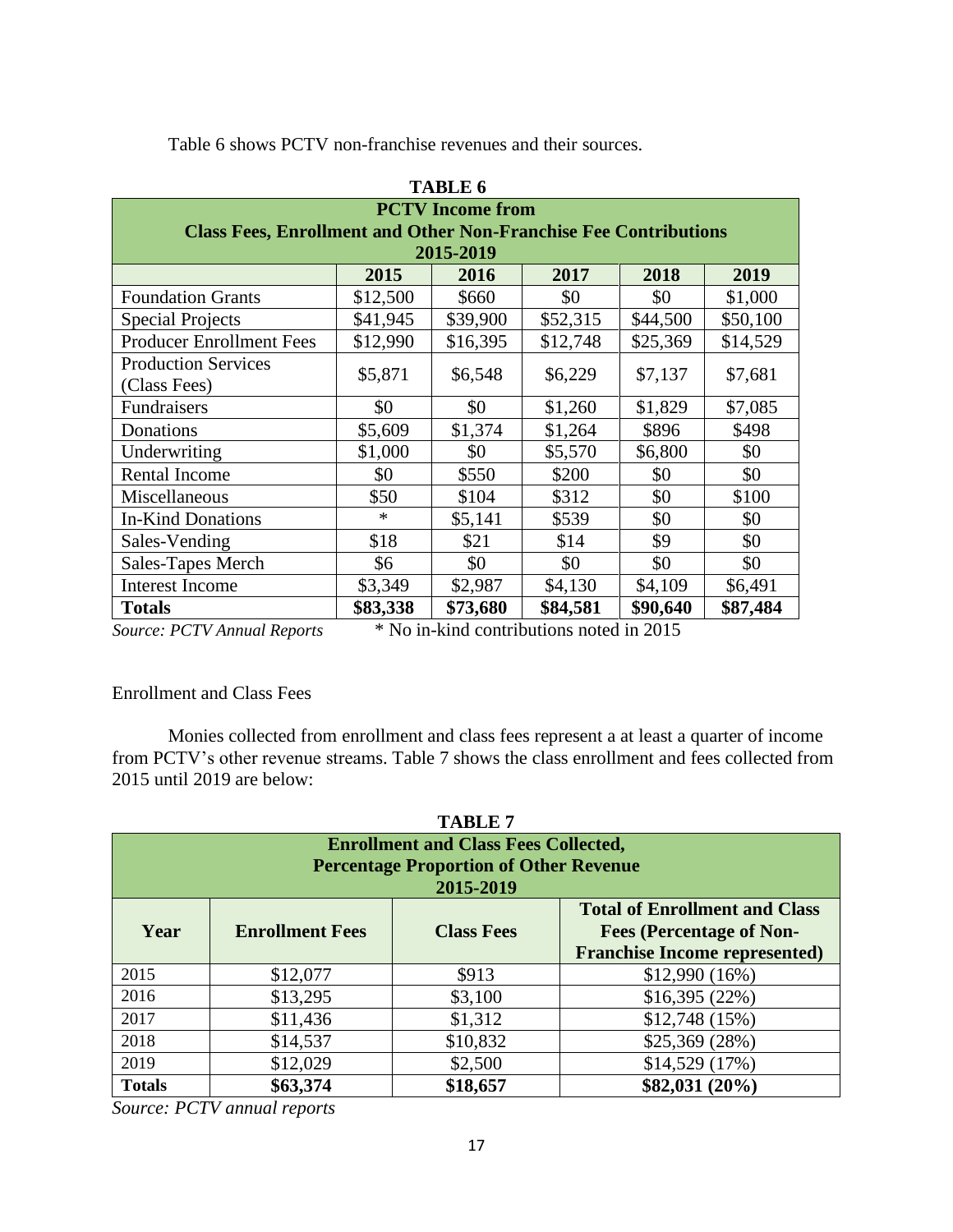In the five-year period examined, enrollment and class fee income ranged from 22.4% in 2017 to 35.9 % of the organization's income from other sources in 2018. While increasing rates on community producers may seem attractive, it is hoped that alternative funding sources can be identified.

**Finding**: Enrollment and class fees provide a substantial portion of PCTV's non-franchise income stream.

#### **RECOMMENDATION 2**

PCTV administrators and board members should continue to seek ways to augment its fundraising capabilities without raising rates on its community producers.

#### **PCTV Programming**

PCTV has changed over the years to meet the needs of the community. After an extensive renovation of their facility in 2015, equipment was upgraded. In 2016, policies were relaxed to allow Allegheny County residents a chance to become community producers, albeit at a higher rate. From this revitalization effort and policy changes, PCTV is well positioned to continue to advance in tune with the latest technologies and enlarge their community participation.

PCTV aspires to put their community producers first, however, by operating 24/7 this leaves a lot of time to fill. When PCTV has no community-produced programming to cablecast, they rely on other providers to produce content, sometimes via satellite non-commercial services and sometimes it is programming produced by non-profits and/or produced locally without PCTV equipment. These types of programming are:

*PCTV community producers:* Popular examples in recent years include: *Classic Events Entrepreneur Platform, Steel City Sports World, Exercising with Paul Eugene, Overcoming Through the Word,* and *It's All Good Cooking Show.*

*Satellite service:* Shows are acquired through a national independent new network and include the following popular shows: the awarding winning *Democracy Now!, The Aware Show,*  and *The David Pak man Show.*

*Staff Produced:* PCTV staff are responsible for covering Pittsburgh Public Schools board meetings which are then shown on both PCTV and City Channel. *Political Jungle*, an interview show with local political figures, and collaboration with Saturday Light Brigade productions to carry the *Saturday Light Brigade* every Saturday morning from a studio suite at the Children's Museum of Pittsburgh. Staff have also produced *Northside Chronicle, 100 Things to Do In Pittsburgh Before You Die,* and through the PCTV's summer intern program, have provided short programs on events and places of interest throughout the Pittsburgh area.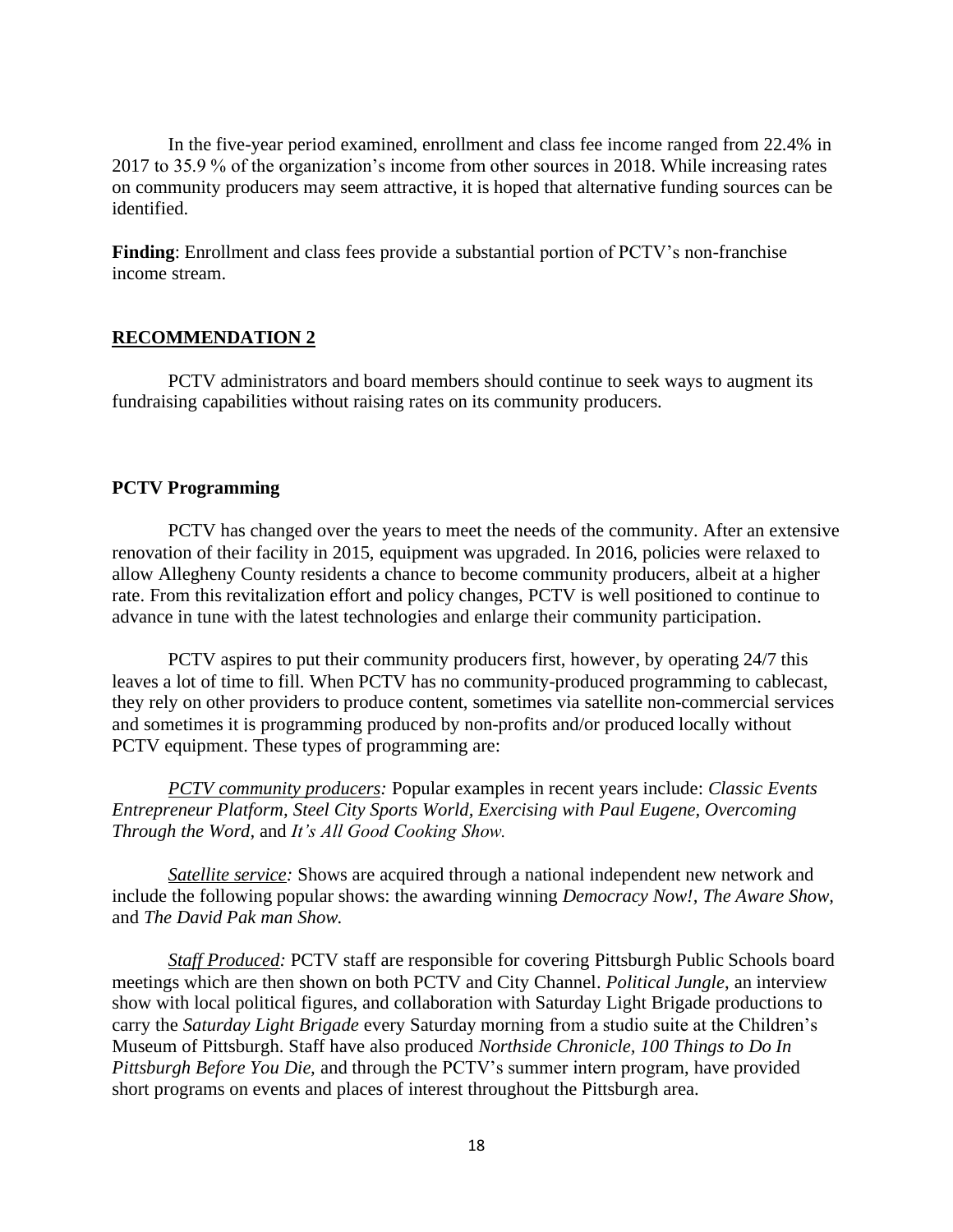*Acquisition from local producers not using PCTV equipment:* Programs are produced locally using many different platforms for broadcast, including websites and YouTube. PCTV also cablecasts these programs as well as upload them online. Examples include *The Zion Christian Church Worship, Pittsburgh Irish Mysteries and Music,* and *Love Ministries Present.*

*Acquisition from nonprofits:* Some of these programs include: *Virtual STEM Summit* (Pittsburgh Technology Council), *August in August* (August Wilson House), *Junior Green Corps Documentary* (Operation Better Block) and the League of Women Voters (*LWV) Candidate Forums*.

| <b>TABLE 8</b>                                                                   |                                                                         |                                                     |                                |                                                   |                                                                                           |
|----------------------------------------------------------------------------------|-------------------------------------------------------------------------|-----------------------------------------------------|--------------------------------|---------------------------------------------------|-------------------------------------------------------------------------------------------|
| <b>PCTV</b><br><b>First-run Programming Overview</b><br>by Provider<br>2015-2019 |                                                                         |                                                     |                                |                                                   |                                                                                           |
| Year                                                                             | First-run hours<br>produced by<br><b>PCTV</b><br>community<br>producers | First-run hours<br>acquired by<br>satellite service | <b>Staff</b><br>Produced<br>** | First-run hours<br>acquired from<br>other sources | Total hours of<br>first-run<br>programming<br>aired* and<br>percentage of<br>time of year |
| 2015                                                                             | 497                                                                     | 553                                                 |                                | 226                                               | 1,291(14.7%)                                                                              |
| 2016                                                                             | 427                                                                     | 514                                                 |                                | 194                                               | 1,135(13%)                                                                                |
| 2017                                                                             | 585                                                                     | 514                                                 | 69                             | 154                                               | 1,377(16%)                                                                                |
| 2018                                                                             | 441                                                                     | 509                                                 | 71                             | 226                                               | $1,342(15.3\%)$                                                                           |
| 2019                                                                             | 542                                                                     | 555                                                 | 94                             | 162                                               | 1,488 (17%)                                                                               |

Table 8 shows PCTV's first-run, meaning programming running for the first time, overview for the years 2015-2019.

\* Numbers were collected from Annual Reports, data was presented slightly differently year by year. **Owing to this, numbers may not add to total number of first**-**run programming.**

**\*\* Staff produced numbers not reported for all years**

*Source: PCTV Annual Reports*

There are 8,760 broadcast hours in a year. The most hours used for programing was in 2019 with 1,488 hours. This represents 17% of the time available in 2019.

Table 9 shows PCTV's first-run hours that they acquired from produced locally and from non-profits from 2015 through 2019.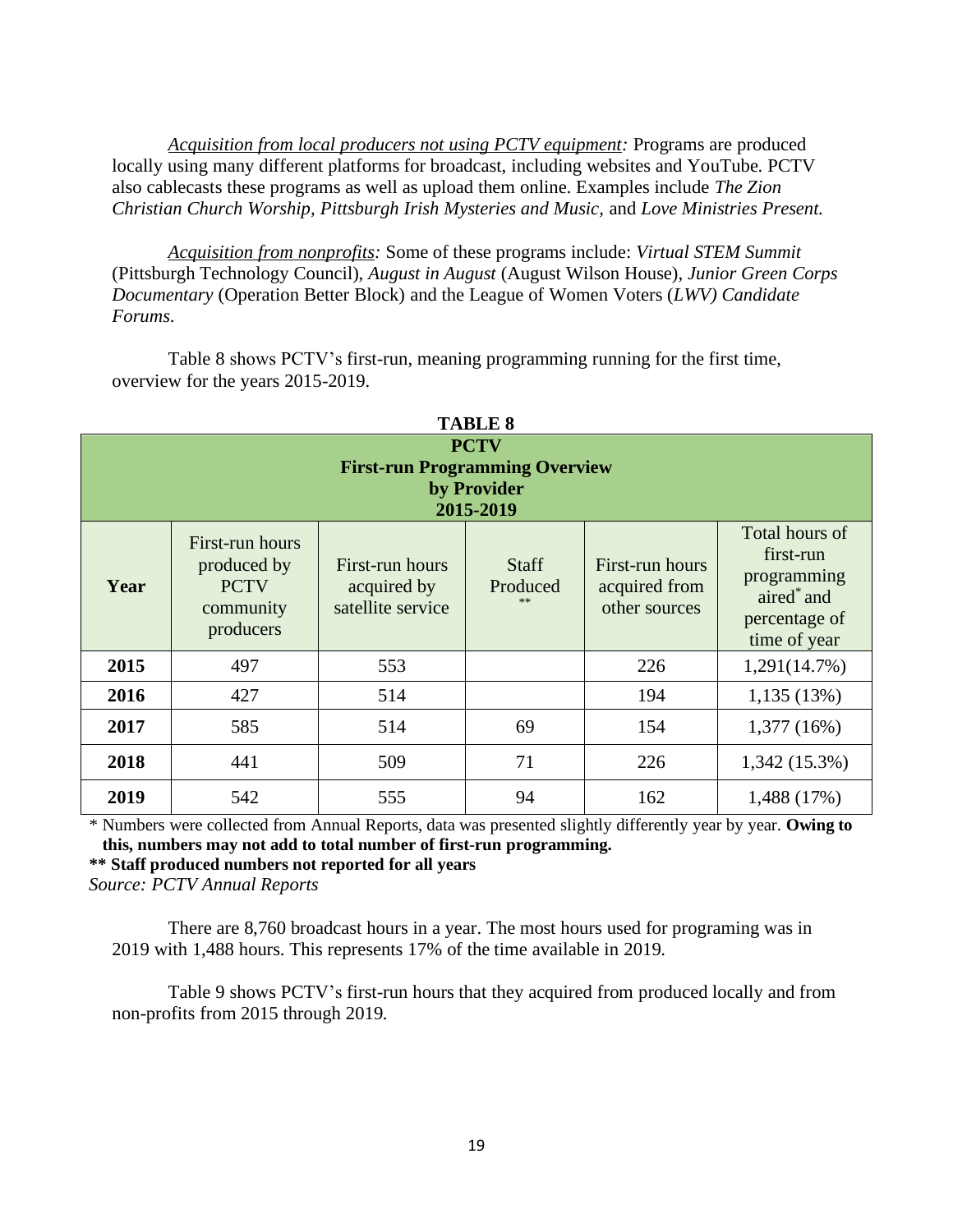|  | л<br>. .<br>١. |  |  |
|--|----------------|--|--|
|--|----------------|--|--|

| <b>PCTV</b><br><b>First-run Hours Acquired from Other Sources</b><br>From 2015-2019<br><b>Breakdown: Non-profits and Locally Produced</b> |                  |                         |  |
|-------------------------------------------------------------------------------------------------------------------------------------------|------------------|-------------------------|--|
|                                                                                                                                           | From Non-profits | <b>Produced Locally</b> |  |
| 2015                                                                                                                                      | 182              | 180                     |  |
| 2016                                                                                                                                      | $176*$           |                         |  |
| 2017                                                                                                                                      | 148              | 55                      |  |
| 2018                                                                                                                                      | 144              | 95                      |  |
| 2019                                                                                                                                      | 156              | 135                     |  |

NOTE: There are several nonprofits producing programming locally, therefore there is overlap in these figures.

\* Annual report in 2016 did not delineate nonprofit vs locally produced programming.

 *Source: PCTV Annual Reports*

**Finding**: Content produced by staff has increased steadily over recent years and have been among PCTV's most popular programs. Staff produced programming is focused on local events and personalities.

#### **PEG Channels, Franchise Fees, and the Federal Communications Commission (FCC)**

PEG channels are not mandated by the federal government; however, they are a right granted to LFAs by the FCC should they choose to exercise it. PEG channels are regulated by the FCC. In September 2019, the FCC changed the cable regulations that could threaten the continued existence of PEG channels (Docket 05-311).

The Congressional Research Service released Potential Effect of FCC Rules on State and Local Video Franchising Authorities in 2020. It is written "In August 2019, in response to a ruling by a federal court of appeals, the FCC tightened restrictions on municipalities' and—for the first time—on states' ability to regulate video service providers. The Communications Act of 1934, as amended, still allows local governments to require video service operators to provide public, educational, and government (PEG) channels to their subscribers. The FCC's August 2019 order, however, sets new limits on local governments' ability to collect fees from operators to support the channels.

In addition, the FCC ruled that local franchise authorities could not regulate non-video services offered by incumbent cable operators, such as broadband internet service, business data services, and Voice over Internet Protocol (VoIP) services. In October 2019, also for the first time, the FCC concluded that a video streaming service was providing "effective competition" to certain local cable systems, thereby preempting the affected municipalities' ability to regulate local rates for basic cable service. These rulings have caused controversy. The FCC has asserted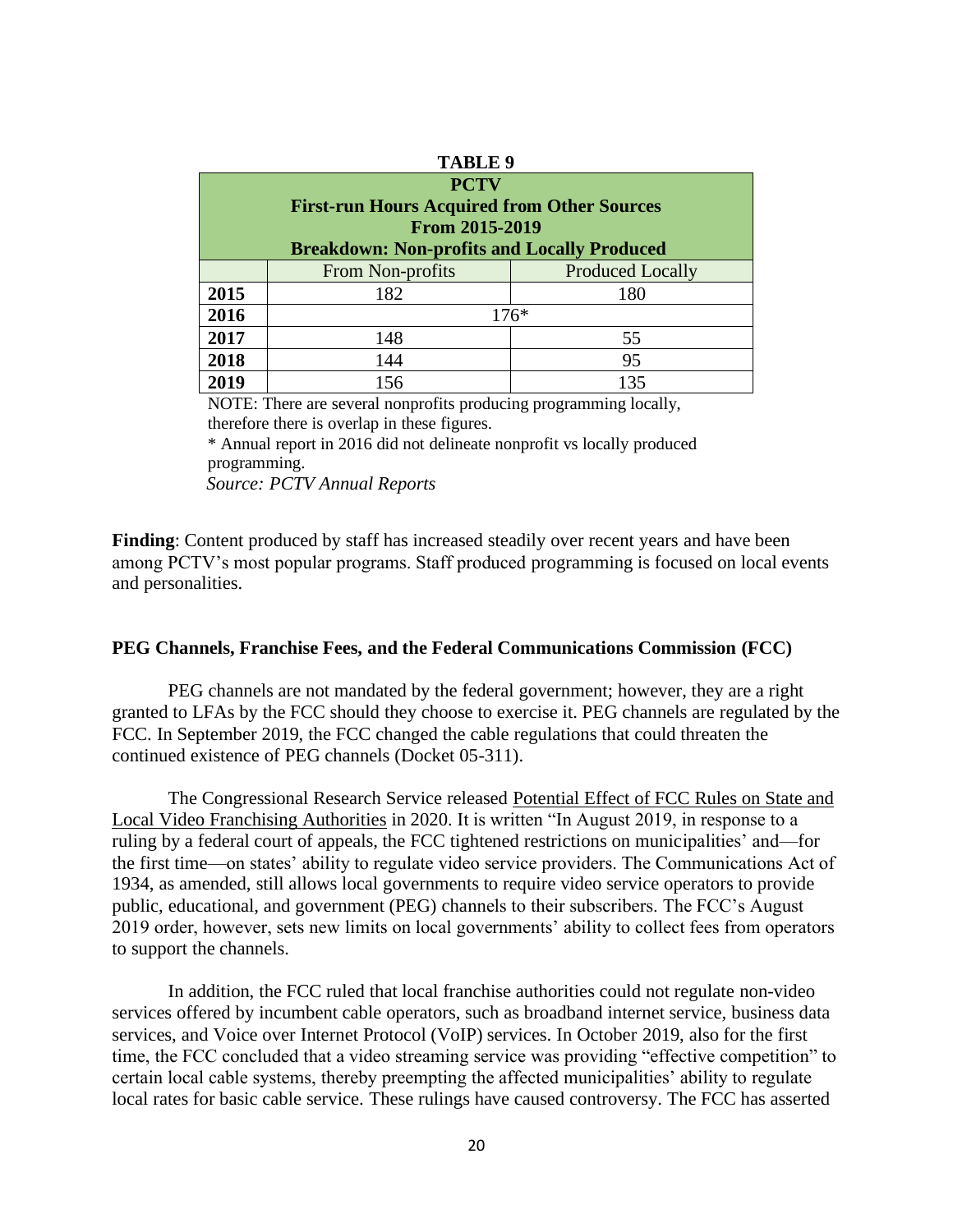that they fulfill a statutory mandate to promote private-sector investment in advanced telecommunications and information services and to limit government regulation when competition exists. *State and local governments, however, have objected that the regulatory changes deprive them of revenue and make it harder for them to ensure that video providers meet local needs* [emphasis added]."

The FCC rule change allows cable companies to put a value on in-kind contributions required by franchise agreements and deduct those from the amounts paid for franchise fees. In addition to providing PEG channels, other in-kind contributions might include things like free broadband or cable TV for city offices. Approximately half of City of Pittsburgh buildings receive complimentary (free) cable television services, the value of these services estimated at \$68,000 a year, in addition to PEG contributions to cable systems provide. The head of I&P estimated in the *Pittsburgh Post-Gazette* on July 29, 2019 in an article entitled "City fears cable access channel funding loss if FCC approves new rule Aug. 1" that the city could be facing a loss of \$700,000 from this funding source. It is also noted in the article that in 2018, Comcast was expected to make \$54 billion in the cable television business in the US. Also worthy of note is the fact that consumers can read their PEG contribution monthly on their cable bills. **As this rule is interpreted, cable companies could continue to collect franchise fees but none of the money would go back into the community.**

When the FCC change was enacted, local governments across the nation faced a dilemma. These fees have been dropping steadily owing to the decreasing number of cable subscribers. Before the COVID crisis, it was estimated the cable subscriptions were decreasing by 3% a year. Now if these fees drop substantially in the immediate future, governments will be faced with paying for the free cable services to municipal buildings-or eliminating some or all of the complimentary cable services.

In November 2019, the FCC denied the motion for a stay filed by the National League of Cities (NLC), despite the support of 63 Members of Congress, the US Conference of Mayors, and many municipal organizations. According to Angelina Panettiere from the National League of Cities, the FCC['s] "denial of that request has thrown some aspects of the cable order's implementation into confusion. In its denial, the FCC indicated that NLC had not adequately demonstrated the potential for harm to cities, because if [franchise] negotiations fail, the terms in the franchise remain in effect unless and until a cable operator challenges those terms and proves that the terms violate the Order's requirements." That would seem to indicate that when cable providers bring amended terms to cities, those communities could simply decline to agree to them, and keep the current franchise agreement in place. Cable providers have filed a petition for clarification and the FCC has opened the petition for public comment.

The NLC reports that some communities are already feeling the impact of this change. Some franchise negotiations have been halted, and some cable providers have proposed substantive changes over and above franchise fee obligations. In fact, this rule change provides additional impetus to the cable companies to move to an all-streaming video, broadband and VoIP telephone service, which would lead to the end of cable service altogether. This will be devastating to communities on the wrong side of the digital divide. The change would mean that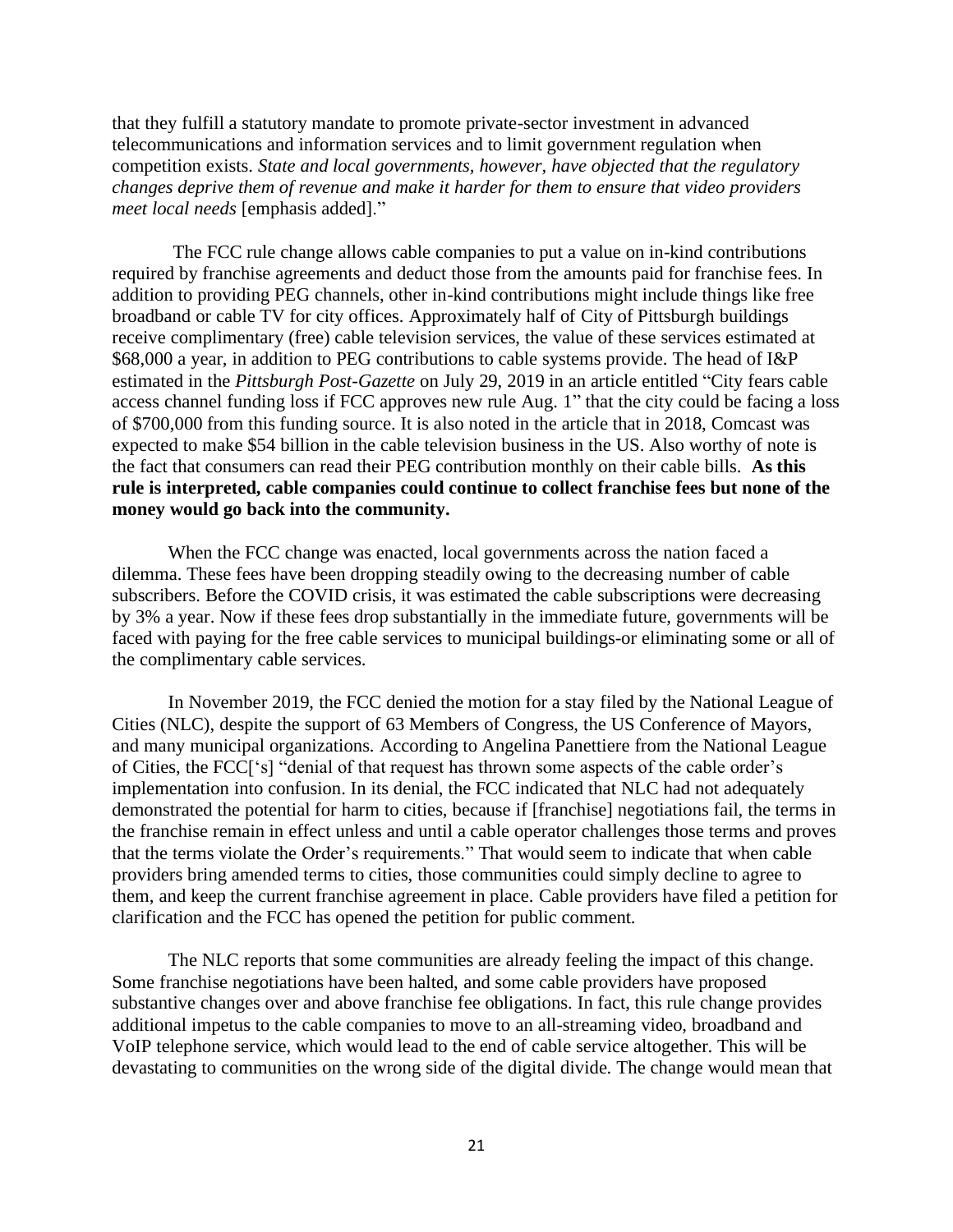the cable companies would no longer need to access the city's telephone poles. Therefore, the LFAs would be removed as having any power to stand up for their residents.

The FCC's Third Report and Order (see above) in the cable franchise/Section 621 docket  $(05-311)$  is under appeal in the 6<sup>th</sup> Circuit. Briefing is complete and oral arguments are Scheduled for April 15, 2021. A number of local governments as well as municipal and local Government associations (e.g. NATOA, NLC) and community access trade associations such as Alliance for Community Media and Alliance for Communications Democracy are intervenors.

US Senator Ed Markey (Massachusetts) and US Representative Anna Eshoo (California) introduced the "Protecting Community Television Act (S. 3218/H.R. 5659)" in January 2020. This bill clarified that franchise fees only include monetary payments and providers could no longer deduct the market value of franchise obligations from payments. As of March 2021, this bill has not been re-introduced in the  $117<sup>th</sup>$  Congress.

#### **PCTV Future**

PCTV helps serve civic, social, and historical needs to the public through its various programing offered. PCTV provides opportunities for people to voice their opinions, educate, and inform. PCTV needs the revenue from the cable companies to continue to navigate challenges to provide these valuable services to the City.

Amongst PCTV's most popular programming has been events or locations meaningful for residents. Producing programming around local events or personalities also boosts Pittsburgh's tourism signal, as PCTV's programming is available online, around the world. During this global pandemic, one can look at the most popular online activities since social distancing started - broadcast video platforms and areas set aside on popular websites to film oneself going out into the world. On Reddit in one evening, you can gaze at an intersection in Singapore, go metal detecting in the United Kingdom or interact with a person halfway around the world who is learning to juggle.

Also, amidst the current pandemic crisis, one is mindful of society's most vulnerable citizens, those who are unable to leave their houses as a matter of course. Many older people have maintained their cable subscriptions while younger people sometimes drop their subscriptions. It is also the older population that is less likely to subscribe to an internet streaming service. No matter the platform, there is a thirst for people to interact with one another. Along with the public service PCTV provides, be it school board meetings or candidate debates, there also is a social connection that PCTV can continue to cultivate.

Public access channels find themselves in an unenviable position of maintaining a presence in cablecast television whilst also adopting technological advances in order to maintain relevancy in the future. PCTV has recently started to offer podcasting and YouTube classes and the auditors hope that PCTV can continue to grow with technology as well as continue to provide locally produced relevant programming to its community.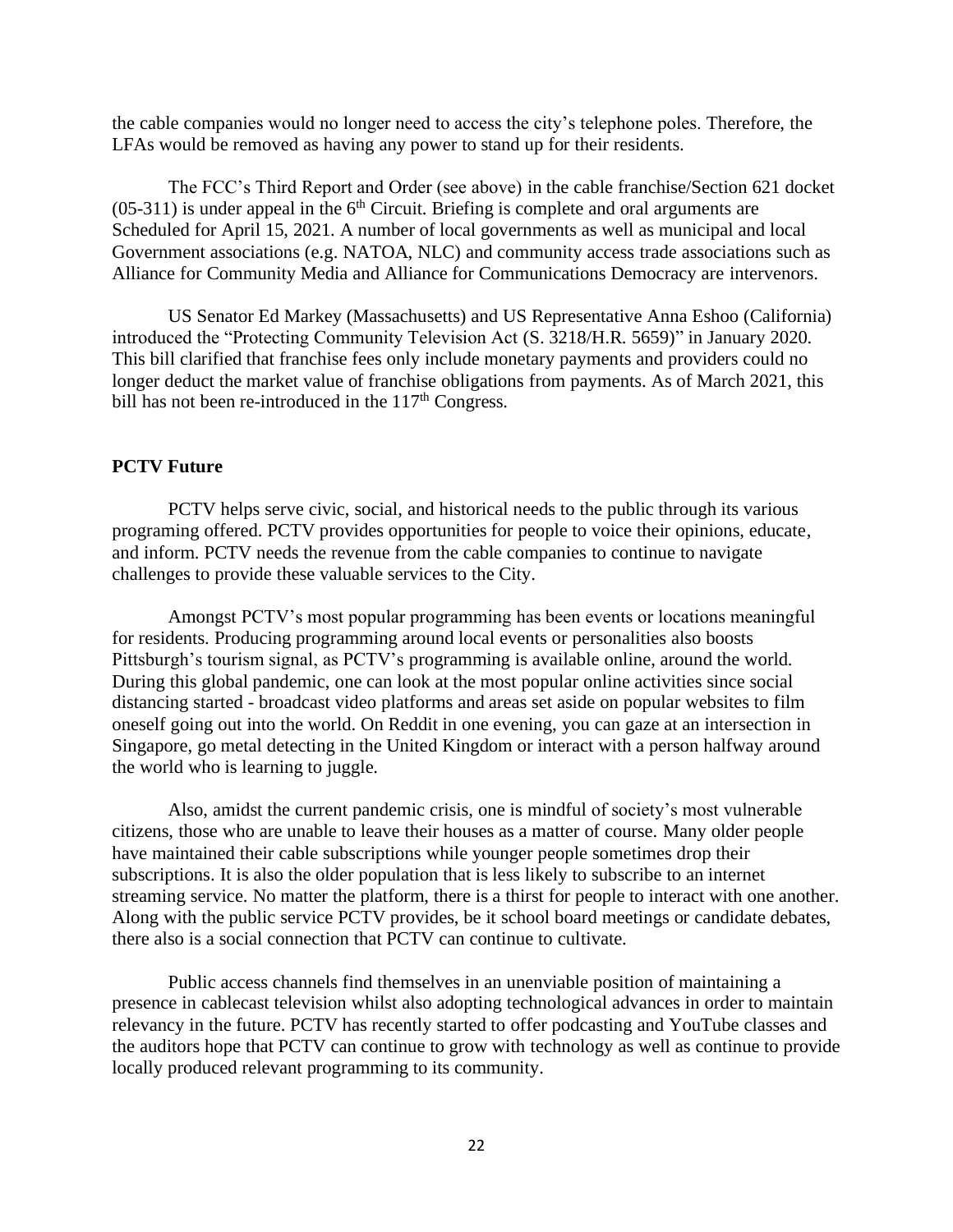## **RECOMMENDATION 3**

PCTV board and administration should continue to cultivate relationships with local entities with the aim of strengthening social connections. The ability for individuals to professionally document neighborhood homes, landmarks, meetings, and celebrations is a good selling point.

## **RECOMMENDATION 4**

City and PCTV administrators should contact other public boards and special interest groups that may be interested in PCTV broadcasting their meeting or live session for a nominal fee. Airing may take place live and be archived for posterity. For example, the Historic Review Commission may want to record and televise their meetings in concert with PCTV and save them for future review.

## **Non-Profits that have Participated with PCTV (referenced in TABLE 4)**

**2015 Non-Profits (Producers)**: Christian Fellowship Center, Congregation of Yahweh, Steel City Sports World, McKeesport Beacon of Light Church, Marylloyd Claytor Dance Company, Rankin/Mon Valley Pittsburgh Section of the National Council of Negro Women, Afro-American Music Institute, New Life Baptist Church, Carol Milligan Ministries, Narrowgate Ministries, New Evangelistic Ministries, Carnegie Screenwriters, Words of Peace, Small Business Administration, Nine Mile Run Watershed Association, Pittsburgh Public Schools, Urban League of Greater Pittsburgh and A+ Schools.

**2015 Other Non-Profits:** New Sun Rising, Assemble, Western PA Humane Society, Veterans Leadership Program, Hip Hop on L.O.C.K, Balmoral School of Piping and Drumming, Find Some Flow, Repair the World Pittsburgh, Pittsburgh Urban Magnet Project, Start With Art Pittsburgh, Variety the Children's Charity, and SLB Radio.

**2016 Non-Profit (Producers):** Christian Fellowship Center, Congregation of Yahweh, Steel City Sports World, McKeesport Beacon of Light Church, Marylloyd Claytor Dance Company, Rankin/Mon Valley Pittsburgh Section of the National Council of Negro Women, Afro-American Music Institute, New Life Baptist Church, Carol Milligan Ministries, Narrowgate Ministries, New Evangelistic Ministries, Carnegie Screenwriters, Pittsburgh Public Schools, Life Options Pittsburgh, P.A.C.T. Initiative.

**2016 Other Non-Profits**: GASP, Kelly-Strayhorn Theater, National Aviary, Allies for Children, Edgewood Symphony, Trade Institute of Pittsburgh, Big Brothers/Big Sisters, Our Clubhouse, Pittsburgh Zoo InvolveMint, Veterans Breakfast Club, 412 Food Rescue, Greater Pittsburgh Nonprofit Partnership, Beverly's Birthdays, Northside Food Pantry, Community Auto, Sara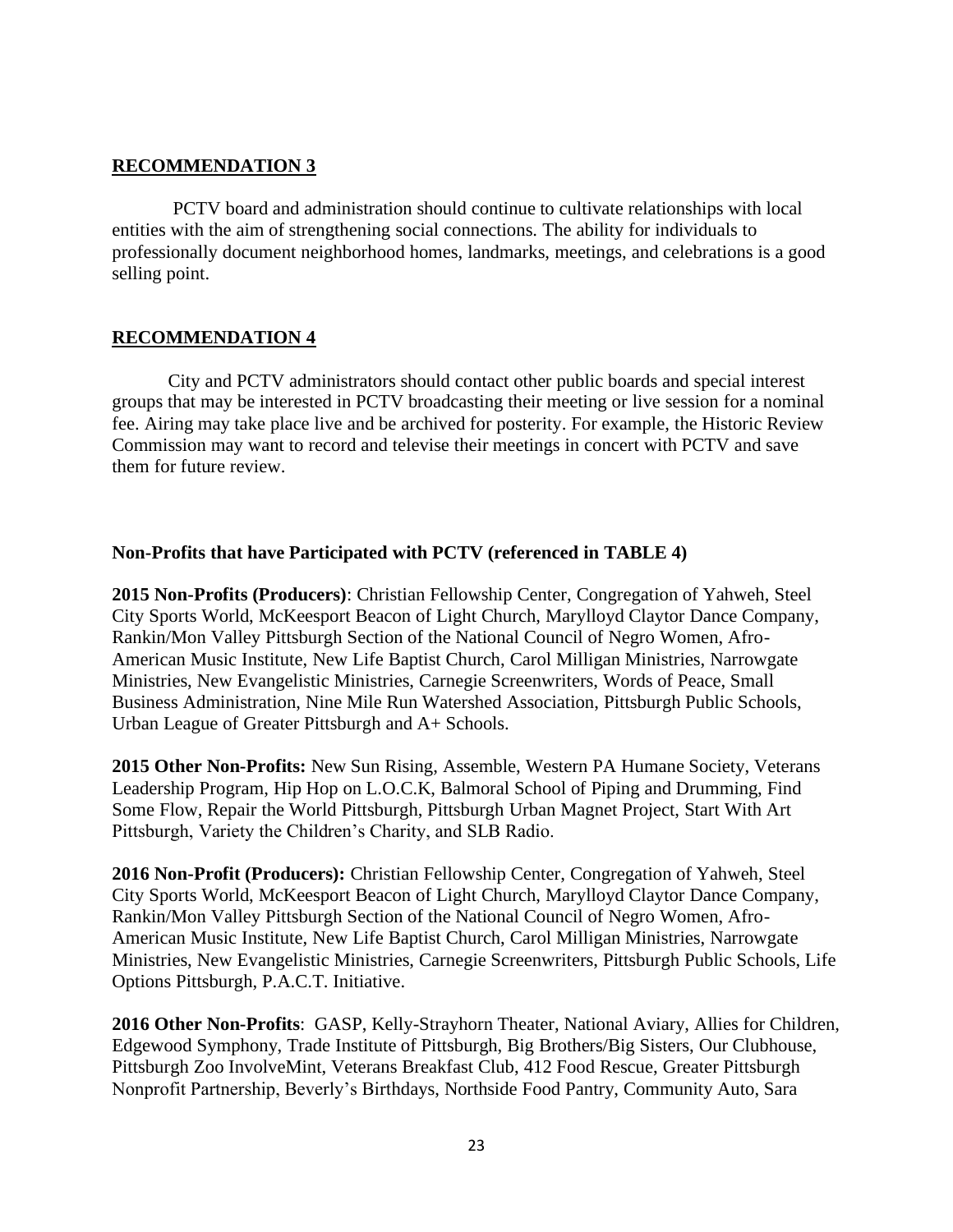Heinz House, Pittsburgh Equal Opportunity Review Commission, SLB Radio, A+ Schools, Greater Pittsburgh Arts Council and Deutschtown Music Festival.

**2017 Non-Profit (Producers):** Christian Fellowship Center, Congregation of Yahweh, Steel City Sports World, McKeesport Beacon of Light Church, Marylloyd Claytor Dance Company, Rankin/Mon Valley Pittsburgh Section of the National Council of Negro Women, Afro-American Music Institute, New Life Baptist Church, Carol Milligan Ministries, Narrowgate Ministries, New Evangelistic Ministries, Carnegie Screenwriters, Life Options Pittsburgh, P.A.C.T. Initiative, Zion Chistian Church, and Gwen's Girls.

**2017 Other Non-Profits:** Penn Forest Natural Burial Park, Global Links, Girls Write Pittsburgh, Rent the Chicken, The Garment Project, Science Tots, The Amplify Project, Doors Open Pittsburgh, Ataxia Support Group, Mon River Towns, RiverQuest, Small Business Development Center at the University of Pittsburgh, SLB Radio, A+ Schools, Greater Pittsburgh Arts Council, City of Play, Creators Make Teachers, Bunker Projects, Corning Works, One Hood Media, Pittsburgh Cultural Trust, City Theatre Company and Prime Stage Theater.

**2018 Non-Profit (Producers):** Christian Fellowship Center, Congregation of Yahweh, Steel City Sports World, McKeesport Beacon of Light Church, Marylloyd Claytor Dance Company, Rankin/Mon Valley Pittsburgh Section of the National Council of Negro Women, Afro-American Music Institute, New Life Baptist Church, Carol Milligan Ministries, Narrowgate Ministries, New Evangelistic Ministries, Carnegie Screenwriter, P.A.C.T. Initiative, Zion Christian Church, Gwen's Girls, Bhutanese Community Association of Pittsburgh, Life Options Pittsburgh, League of Women Voters, Partners for Quality and Realtors Association of Metropolitan Pittsburgh.

**2018 Other Non-Profits:** Pittsburgh Public Schools, Greater Pittsburgh Arts Council, A+ Schools, Shady Lane School, Western PA Ataxia Support Group, New Sun Rising, Clean Air Council, Forbes Fund, Homewood Children's Village, FIT Farms, Associated Artist of Pittsburgh, Northside Chronicle, Bhutanese Community Association of Pittsburgh, Operation Better Block, Sustainable Pittsburgh, Doors Open Pittsburgh, The Hollywood Theater, The Mattress Factory, Humane Animal Rescue, Three Rivers Arts Festival, Children's Theater Festival. Bicycle Heaven, August Wilson Center, Café on The Corner, Downtown Community Development corporation, Greensburg Museum and SLB Radio.

**2019 Non-Profit (Producers):** Christian Fellowship Center, Congregation of Yahweh, Steel City Sports World, McKeesport Beacon of Light Church, Marylloyd Claytor Dance Company, Rankin/Mon Valley Pittsburgh Section of the National Council of Negro Women, Afro-American Music Institute, New Life Baptist Church, Carol Milligan Ministries, Narrowgate Ministries, New Evangelistic Ministries, Carnegie Screenwriters, P.A.C.T. Initiative, Zion Christian Church, Gwen's Girls, Bhutanese Community Association of Pittsburgh, Life Options Pittsburgh, League of Women Voters, Partners for Quality and Realtors Association of Metropolitan Pittsburgh.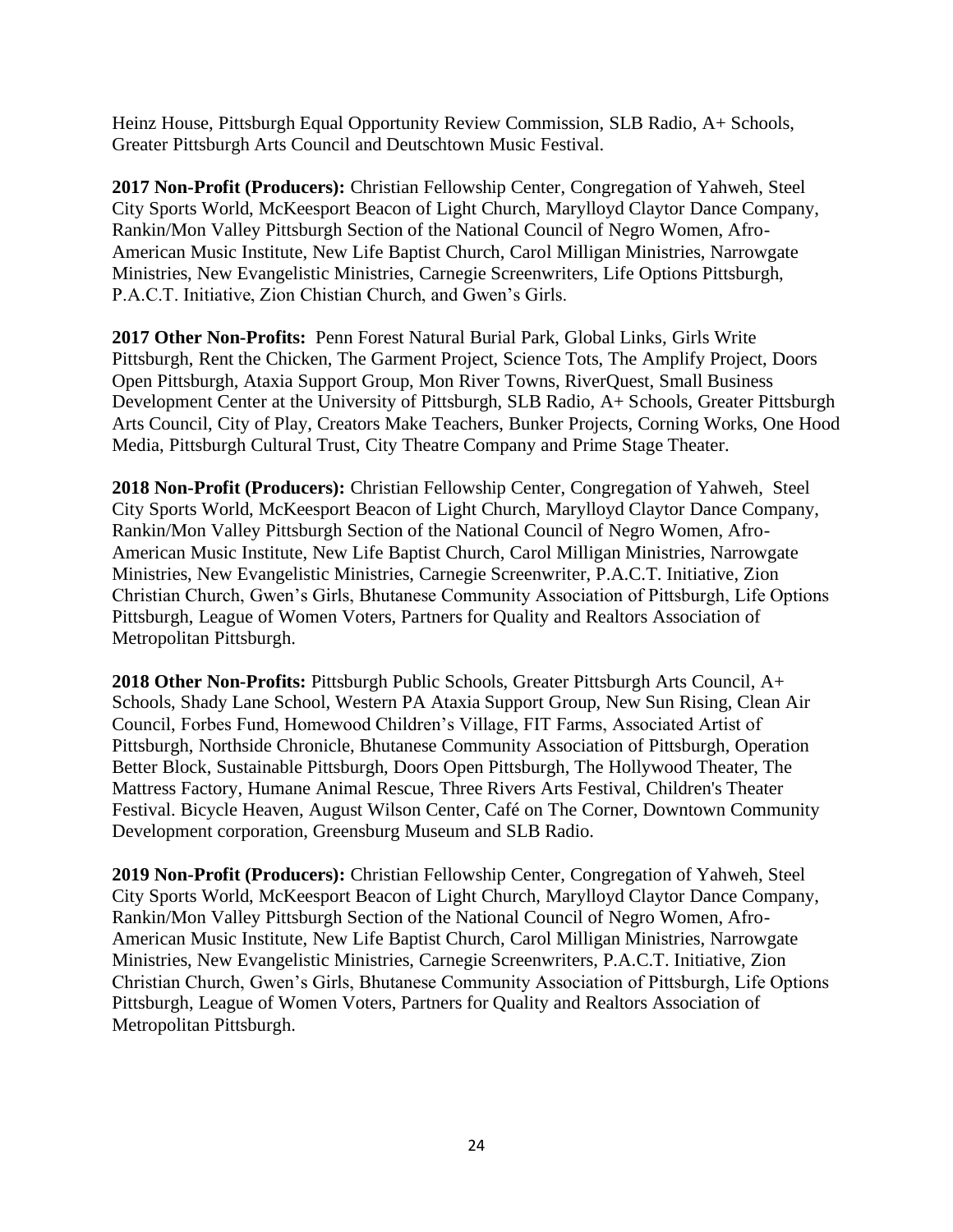**2019 Other Non-Profits:** Pittsburgh Public Schools, Associated Artists of Pittsburgh, Northside Chronicle, The Mattress Factory, Three Rivers Arts Festival, Children's Theater Festival, Bicycle Heaven, Manchester Academic Charter School, Izaak Walton League, Solar United Neighbors, the Breathe Project, Allegheny Greens, City of Asylum, Girls Write, Northside Northshore Chamber of Commerce, Ceasefire PA, Providence, Connections, Northside Food Pantry, Troy Hill Citizens Council, Meadowcroft Village, Keeping Tabs Pittsburgh, Casa San Jose, Pitts Excel, United Way Apost, and SLB Radio.

• "Other Non-Profits" represent groups that provided their own material, without the use of PCTV equipment or producers.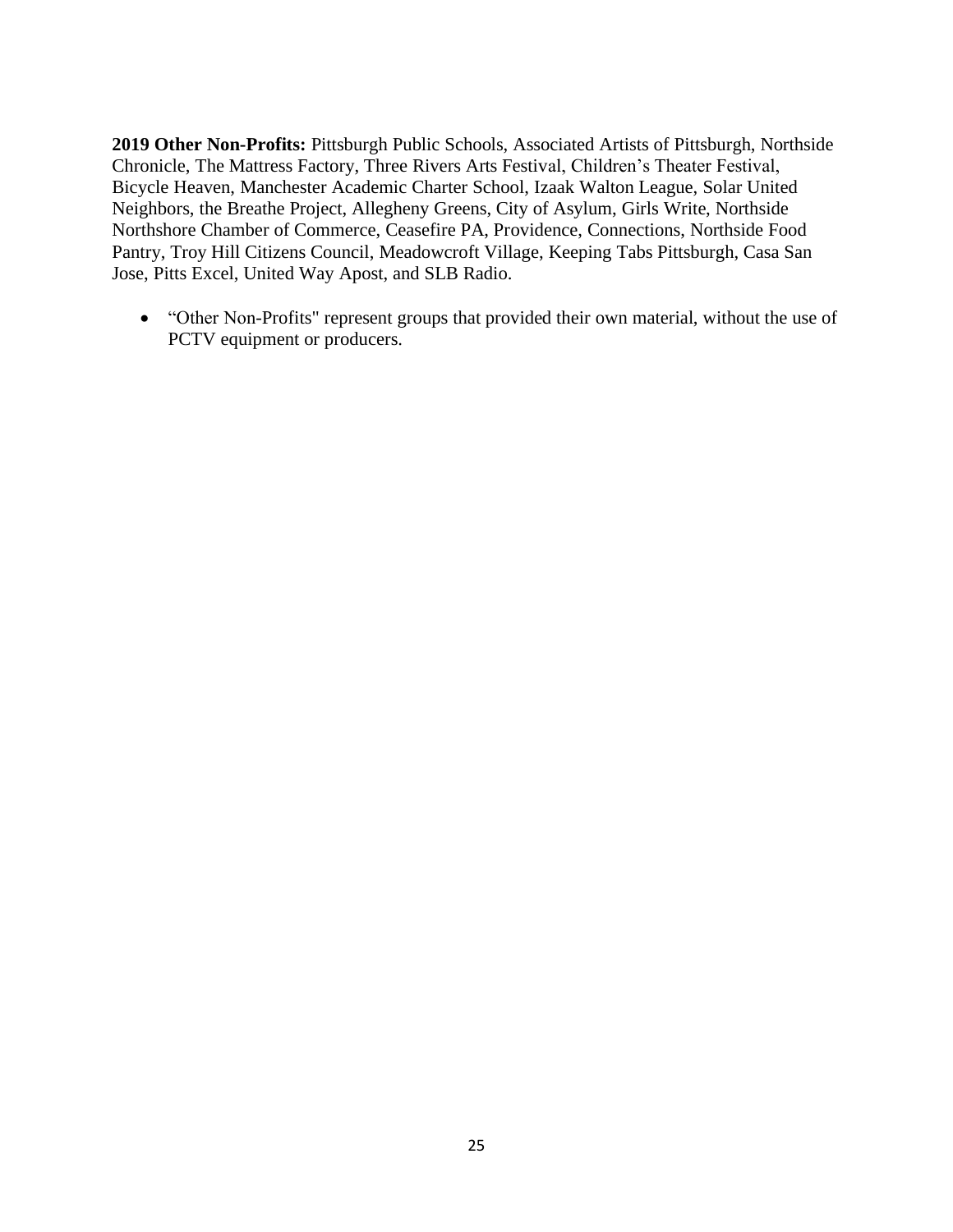

May 27, 2021

Michael Lamb, City Controller City of Pittsburgh 414 Grant Street Pittsburgh, PA 15219

Dear Michael:

Thank you for the recently completed Performance Audit of Pittsburgh Community Television. This letter represents our response to the recommendations made in the audit.

## Recommendation 1

PCTV administration should consult the U.S. Equal Employment Opportunity Commission to have an attorney craft a non-discrimination clause on their written materials and website.

Response: PCTV agrees with this recommendation and will take immediate steps to implement it.

### Recommendation 2

PCTV administrators and board members should continue to seek ways to augment its fundraising capabilities without raising rates on its community producers.

Response: PCTV is actively seeking ways to augment fundraising capabilities through collaborative program partnerships with other nonprofit organizations. Our goal is to not raise rates on community producers.

### Recommendation 3

PCTV board and administration should continue to cultivate relationships with local entities with the aim of strengthening social connections. The ability for individuals to professionally document neighborhood homes, landmarks, meetings, and celebrations is a good selling point.